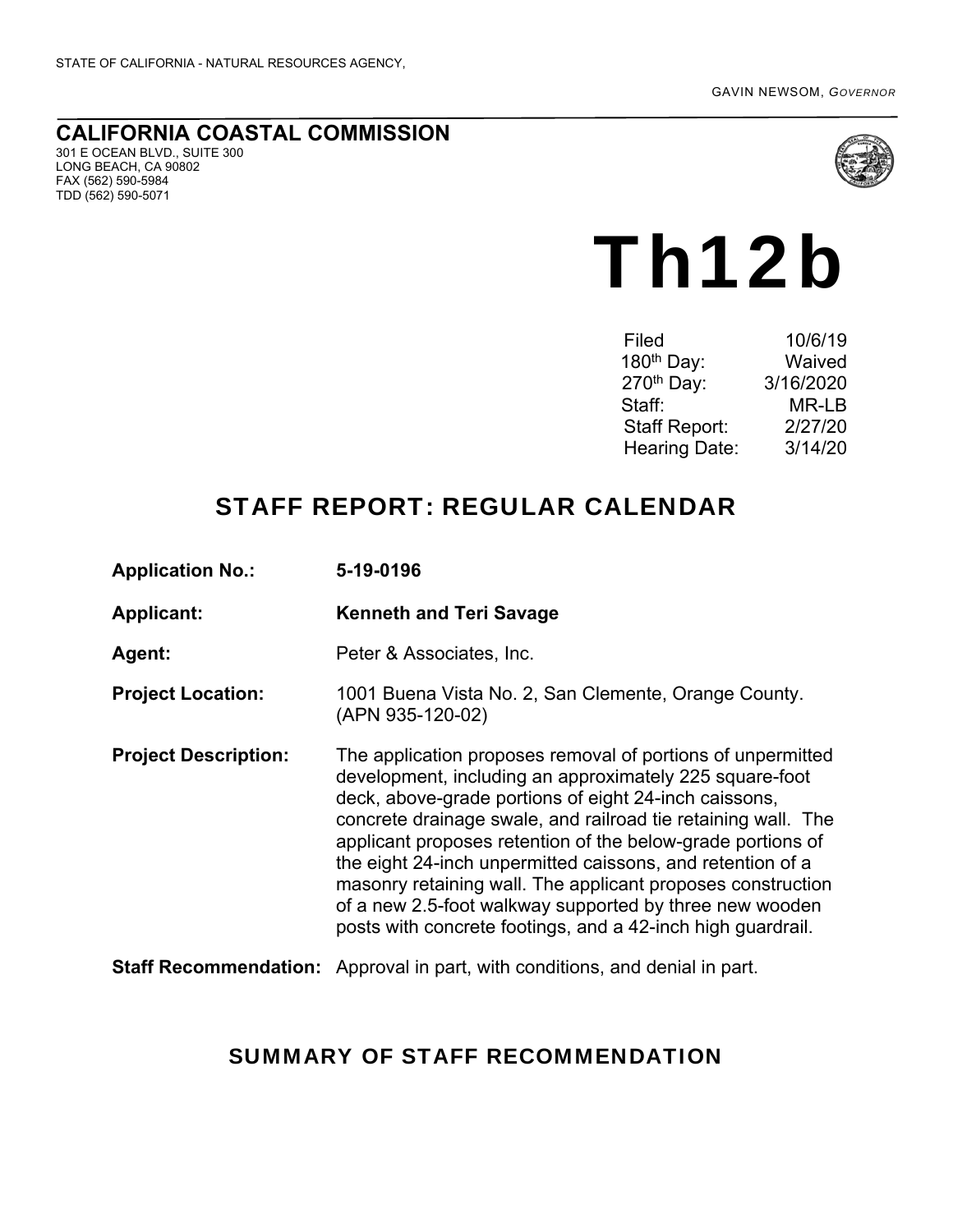Staff recommends that the Commission approve a portion of the proposal and deny the remaining portion as follows:

**Approve the Coastal Development Permit for:** Removal of the unpermitted 225 square-foot deck, above-grade portions of the eight 24-inch caissons, concrete drainage swale, and railroad tie retaining wall. Construction of a new 46-inch high guardrail along the remaining concrete patio walkway.

**Deny the Coastal Development Permit for:** Construction of a new 2.5-foot walkway supported by three new posts with concrete footings, the retention of the below-grade unpermitted masonry retaining wall, and retention of the below-grade portions of the unpermitted caissons for which the applicant has requested afterthe-fact approval.

The Commission must adopt a two-part resolution in order to carry out the staff recommendation. **See Page 5 for the motion and resolution**.

The subject development is located along the coastal bluffs of San Clemente. Violations of the Coastal Act exist on the subject property including, but not necessarily limited to unpermitted construction of a wood deck, a masonry retaining wall, a railroad tie retaining wall, concrete caissons, and a concrete drainage swale. The unpermitted wood deck that is the subject of this report is located adjacent to a concrete deck/patio that is immediately south of the multi-family residential building. The wood deck overhangs the edge of the bluff and is supported along its rear (upslope) side by a masonry retaining wall, and is supported mid-span by a row of concrete piles and wood posts. A railroad tie retaining wall is located just upslope of the row of piles. A concrete slab, intended as a drainage swale, is located between the masonry retaining wall and the railroad ties. The concrete drainage swale and all of the components of the wood deck, with the exception of the concrete patio that was permitted with the primary multiunit residential structure, are unpermitted.

The applicant is requesting approval to remove the unpermitted 225 square-foot deck, above-grade portions of the eight 24-inch caissons, railroad tie retaining wall, and a concrete drainage swale located underneath the unpermitted deck. The applicant is also seeking after-the-fact approval of the below-grade portions of the existing eight unpermitted caissons, and below-grade masonry retaining wall to support the construction of the proposed new approximately 22-foot long, 2.5-foot wide concrete pathway supported by three new wooden posts with concrete footings. A 42-inch high guardrail is also proposed along the outside of the new pathway.

The multi-unit residential structure received a coastal development permit in 1975 from the South Coast Regional Commission (Coastal Development Permit No. P-6-27-75- 5625). The southwest corner of the condominium complex contains Unit 2 (the applicant's unit) and is located approximately six (6) feet from the edge of the coastal bluff. The new proposed walkway would encroach into the required setback for coastal bluffs under the City of San Clemente's Certified LUP. The major issues raised by the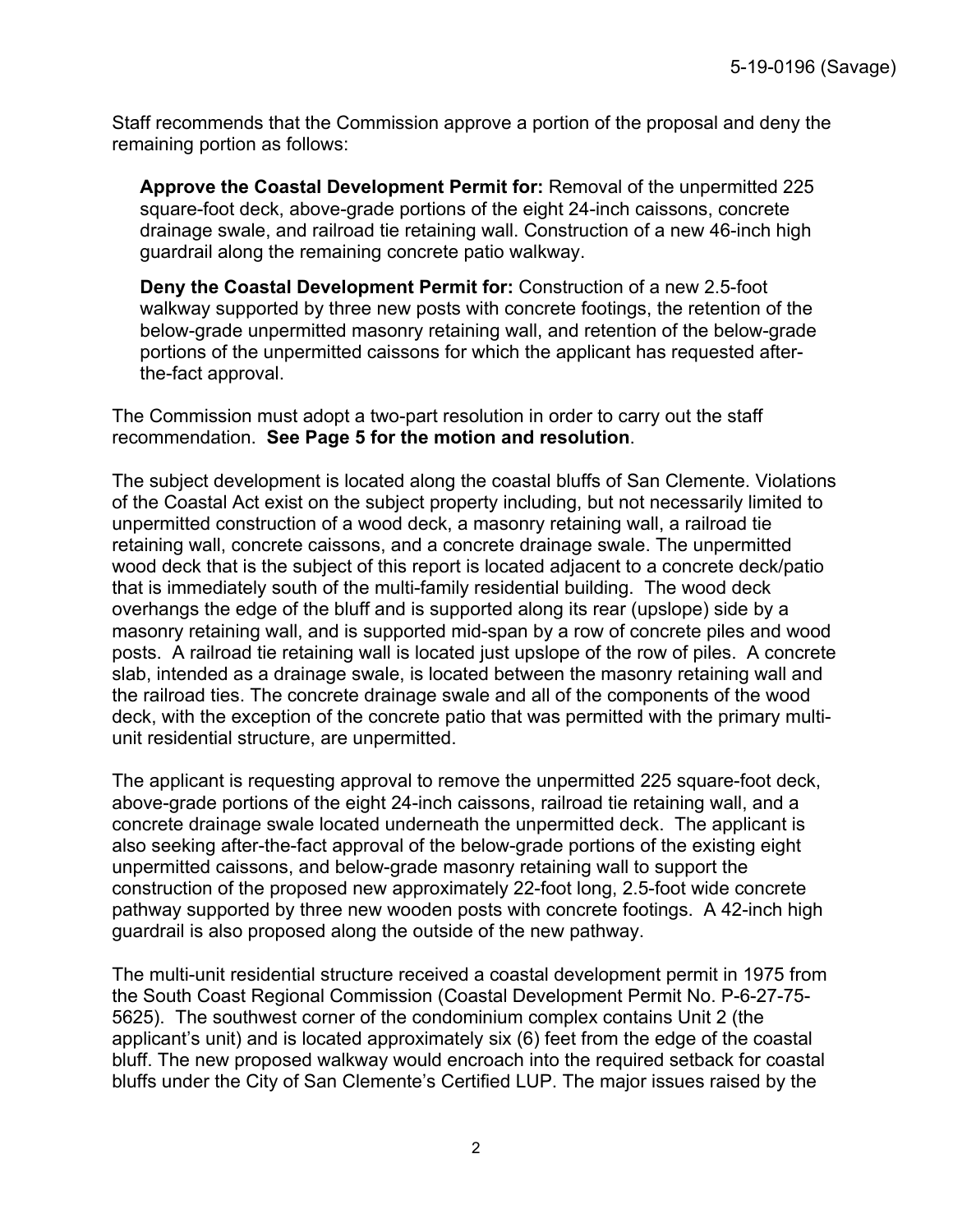5-19-0196 (Savage)

proposed development concern consistency with coastal bluff-top development, hazards, and visual resources.

Staff is recommending **approval** of the removal of the unpermitted deck, removal of a portion of the associated caissons, removal of the railroad tie retaining wall, and removal of the concrete drainage swale, because removal of these structures is consistent with both Chapter 3 policies of the Coastal Act and the certified LUP. Additionally, staff is recommending **denial** of the proposed new deck and posts with concrete footings and **denial** of the applicant's request for after-the-fact authorization of, and authorization to retain, the below-grade portions of the caissons and masonry retaining wall, because they do not conform to the requirements of Section 30253 of the Coastal Act due to their impact on the natural landforms along the bluff and Section 30251 due to their visual impacts of the natural landform, and because these elements of the proposal does not conform to the policies of the San Clemente LUP. Denial of the proposal to authorize the retention of the below-grade portions of the caissons, and the masonry retaining wall, pursuant to the staff recommendation will result in violations remaining on the property. The Commission's enforcement division will consider how to address said violations as a separate matter.

Section 30600(c) of the Coastal Act provides for the issuance of coastal development permits directly by the Commission in regions where the local government having jurisdiction does not have a certified Local Coastal Program. The City of San Clemente only has a certified Land Use Plan and has not exercised the options provided in Sections 30600(b) or 30600.5 to issue its own permits. Therefore, the Coastal Commission is the permit issuing entity and the standard of review is Chapter 3 of the Coastal Act. The certified Land Use Plan may be used for guidance.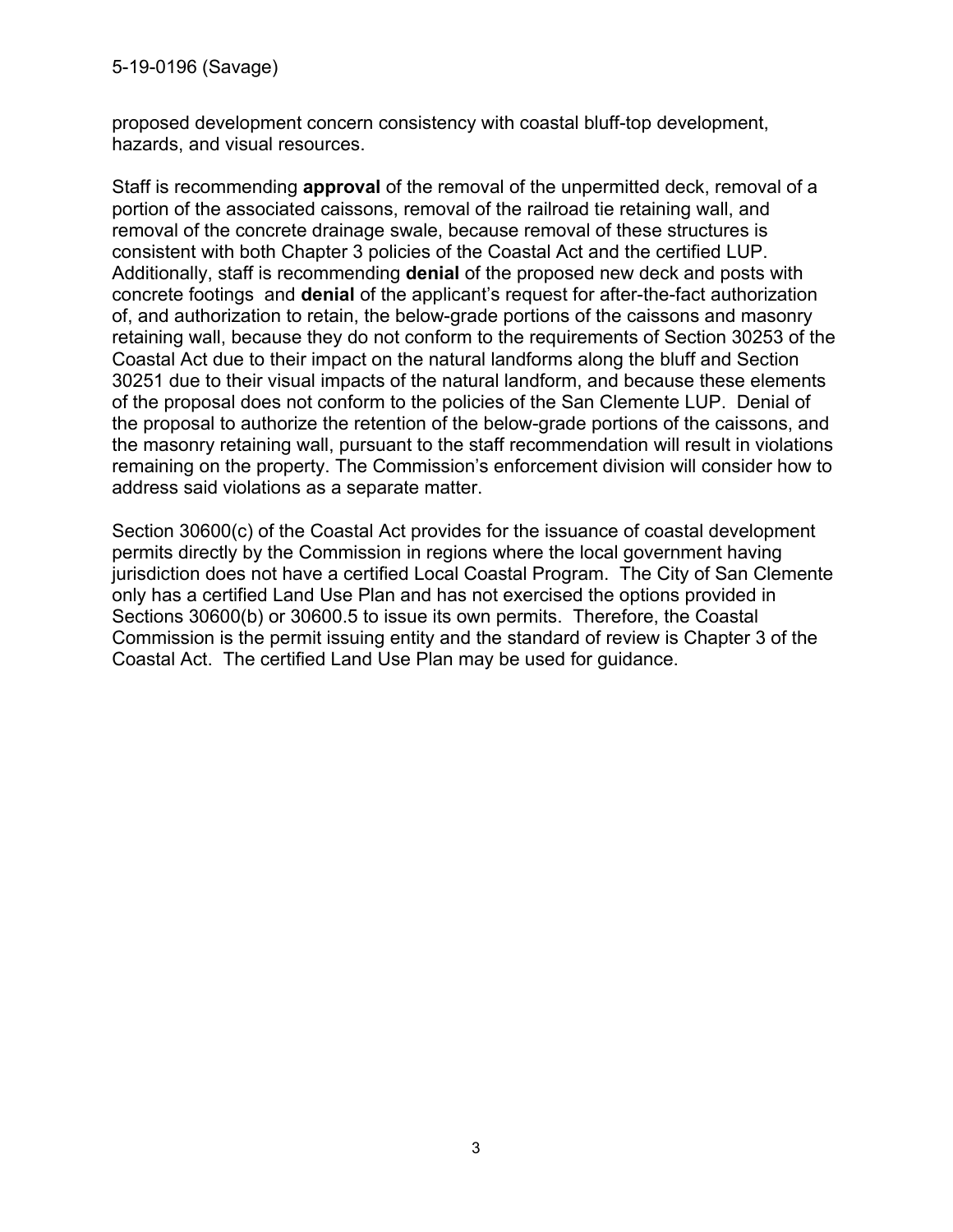# **Table of Contents**

## **EXHIBITS**

- Exhibit 1 Vicinity Map, Project Location
- Exhibit 2 Site Plan of Existing Deck
- Exhibit 3 Site Plan of Proposed Pathway
- Exhibit 4 Site Photos
- Exhibit 5 Aerial Photos of Site Modifications from 1972 and 2010
- Exhibit 6 Bluff Edge Map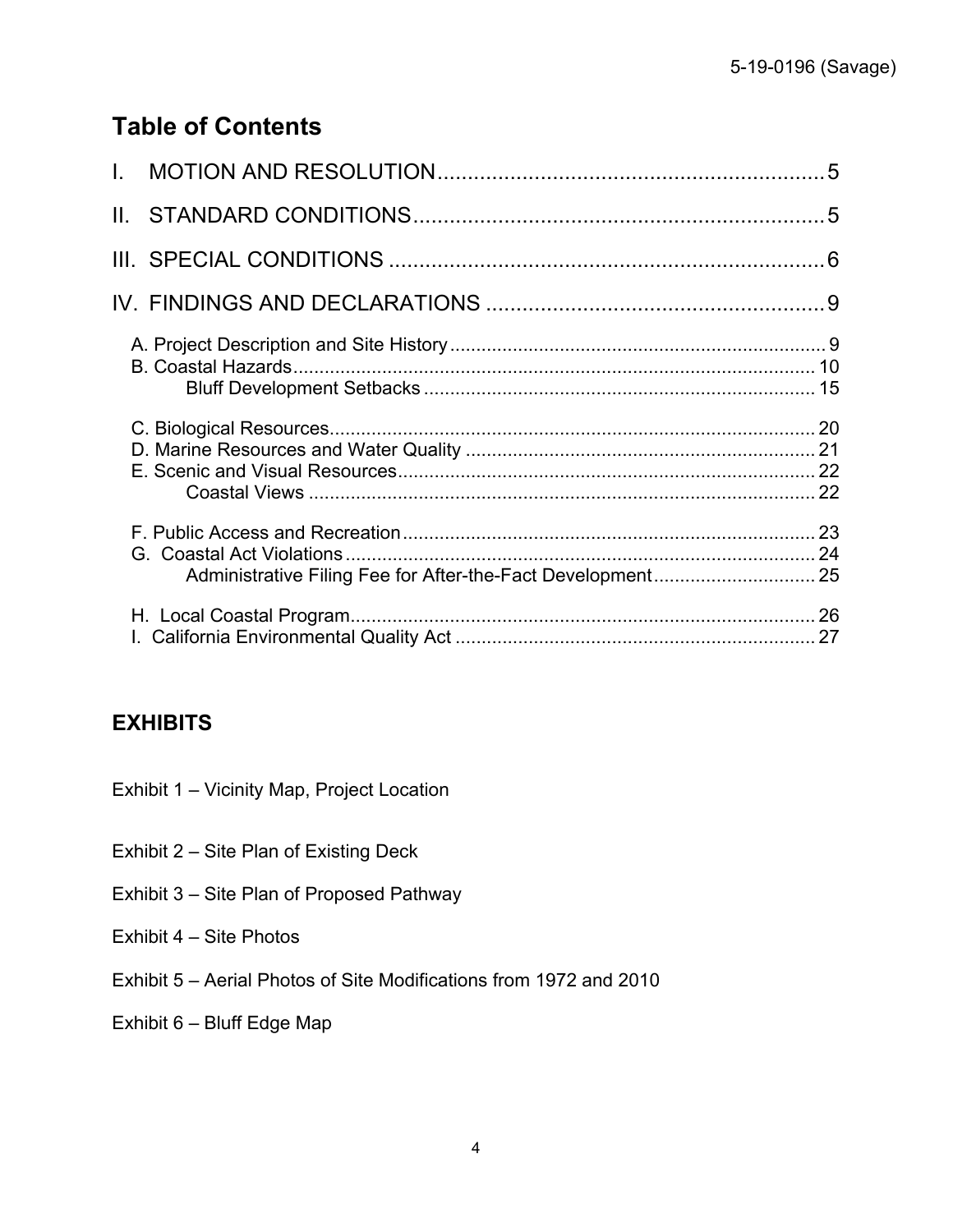# **I. MOTION AND RESOLUTION**

#### **Motion:**

*I move that the Commission adopt the staff recommendation to approve-in-part and deny-in-part Coastal Development Permit No. 5-19-0196, with the approval subject to the conditions set forth in the staff recommendation, by adopting the two-part resolution set forth in the staff report.* 

Staff recommends a **YES** vote on the foregoing motion. Passage of this motion will result in conditional approval of the permit in part, denial of the permit in part, and adoption of the following resolution and findings. The motion passes only by affirmative vote of a majority of the Commissioners present.

## **Resolution:**

#### **Part 1: Approval with Conditions of a Portion of the Proposed Project**

The Commission hereby **approves** the portion of the coastal development permit consisting of: **1) removal of the unpermitted deck, 2) removal of the above-grade portions of the eight unpermitted caissons, 3) removal of the railroad tie retaining wall, 4) removal of the unpermitted drainage swale, and 5) construction of a new 42-inch high guardrail along the outside edge of the remaining concrete patio,** on the grounds that the these aspects of the proposal conform to the policies of Chapter 3 of the Coastal Act and the City's Certified Land Use Plan policies.

#### **Part 2: Denial of the Remainder of the Proposed Project**

The Commission hereby **denies** the portion of the coastal development permit consisting of: **1) after-the-fact approval for retention of the below-grade portions of the eight unpermitted caissons, 2) after-the-fact approval for retention of the existing unpermitted below-grade masonry retaining wall, 3) construction of a new approximately 22-foot long by 2.5-foot wide pathway, and 4) three new wooden posts with deepened concrete footings,** on the grounds that the proposed development will not conform with the policies of Chapter 3 of the Coastal Act, and does not conform to the City's Certified Land Use Plan policies.

# **II. STANDARD CONDITIONS**

- **1. Notice of Receipt and Acknowledgment**. The permit is not valid and development shall not commence until a copy of the permit, signed by the applicant or authorized agent, acknowledging receipt of the permit and acceptance of the terms and conditions, is returned to the Commission office.
- **2. Expiration**. If development has not commenced, the permit will expire two years from the date on which the Commission voted on the application. Development shall be pursued in a diligent manner and completed in a reasonable period of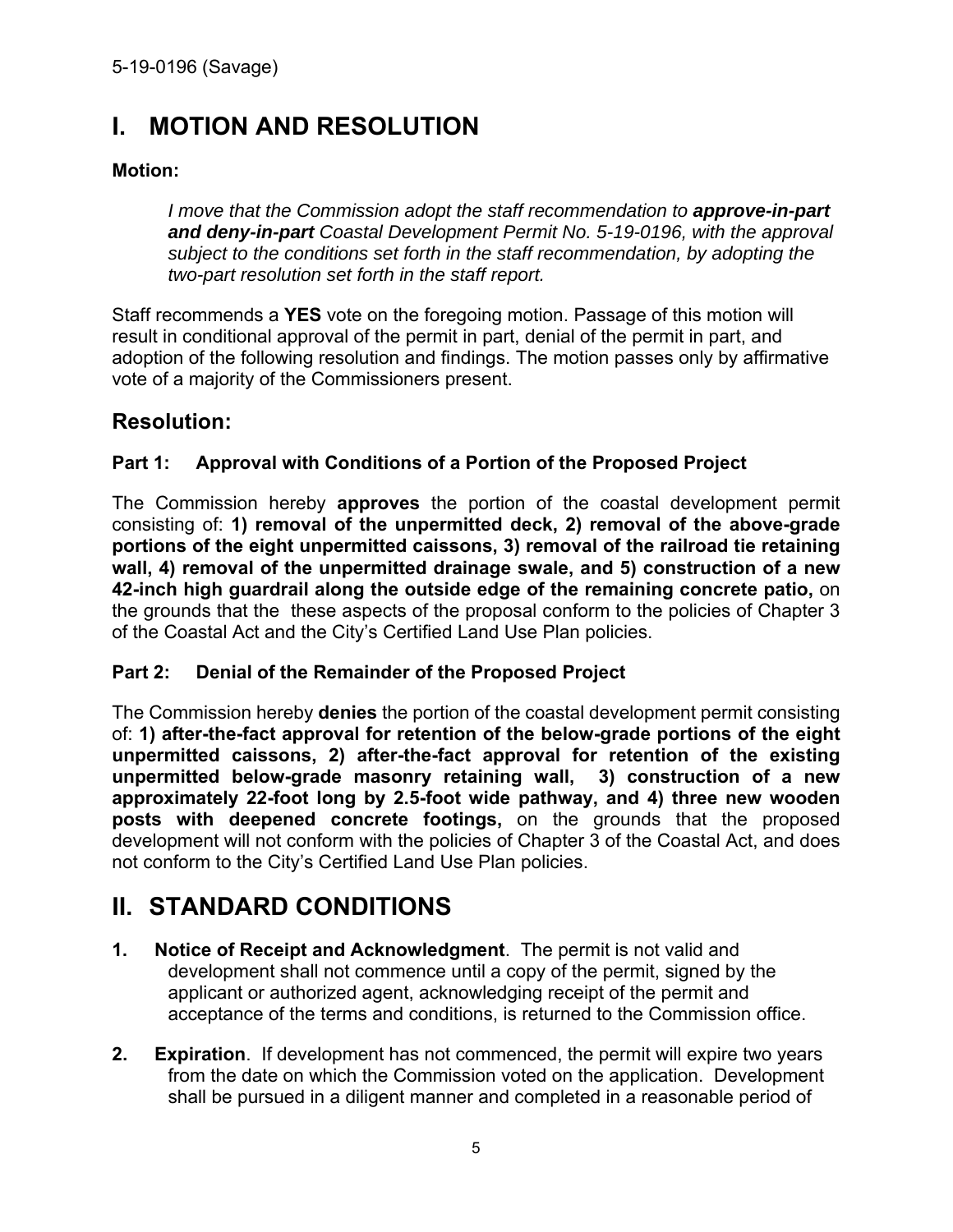time. Application for extension of the permit must be made prior to the expiration date.

- **3. Interpretation**. Any questions of intent of interpretation of any condition will be resolved by the Executive Director or the Commission.
- **4. Assignment**. The permit may be assigned to any qualified person, provided the assignee files with the Commission an affidavit accepting all terms and conditions of the permit.
- **5. Terms and Conditions Run with the Land**. These terms and conditions shall be perpetual, and it is the intention of the Commission and the applicant to bind all future owners and possessors of the subject property to the terms and conditions.

## **III. SPECIAL CONDITIONS**

- **1. Revised Final Plans.** Within 60 days of Commission action, or within such additional time as the Executive Director may grant for good cause, the applicants shall submit for review and written approval of the Executive Director, final plans for the removal of the unpermitted deck, above-grade portions of the 8 caissons, railroad tie retaining wall, and concrete drainage swale that are in substantial conformance with the submitted plans dated March 5, 2019 (by Peter and Associates, Inc.) The revised plans shall first be approved by the City of San Clemente before submittal to the Executive Director and be revised to include the following:
	- a. Removal of the unpermitted deck, above-grade portions of the 8 caissons, railroad tie retaining wall, and concrete drainage swale.
	- b. Said unpermitted development **shall be removed within 90 days of issuance of the coastal development permit**.
	- c. Removal of the proposed new walkway and three new posts with concrete footings from the plans.
	- d. Construction of the 42-inch high guardrail to be built along the outside portion of the existing concrete patio for safety.
	- e. Mark the below-grade portions of the caissons and the masonry retaining wall with the following statement: "This component of the plans is not a part of the approval, and no coastal development permit has been approved or issued to authorize this component."

The permittees shall undertake the development in accordance with the approved plans within 90 days of issuance of this permit. Any proposed changes to the approved plans shall be reported to the Executive Director. No changes to the plans shall occur without a Coastal Commission approved amendment to this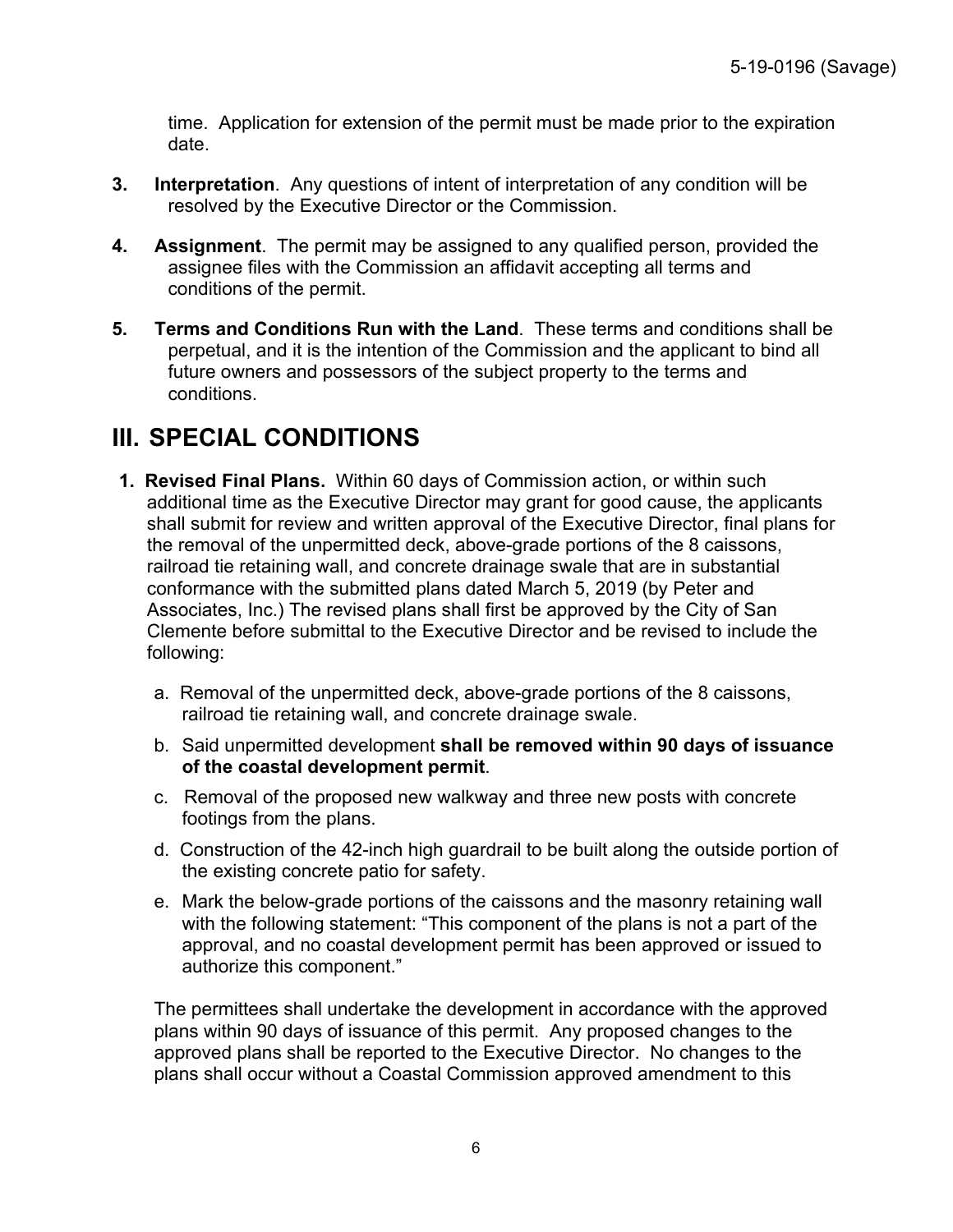coastal development permit unless the Executive Director determines that no amendment is legally required.

- **2. Final Landscape Plans.** Within 180 days of Commission action, or within such additional time as the Executive Director may grant for good cause, the applicants shall submit for review and written approval of the Executive Director, final landscape plans for the landscaping on the coastal bluff. The revised plans shall first be approved by the City of San Clemente before submittal for the Executive Director's review and approval, and shall include the following:
	- a. The landscaped area shall, at a minimum, include the areas where the unpermitted structures have been removed.
	- b. Only drought tolerant native or non-invasive plant materials may be planted on the subject property. No plant species listed as problematic and/or invasive by the California Native Plant Society, the California Invasive Plant Council, or as may be identified from time to time by the State of California shall be employed or allowed to naturalize or persist on the site. No plant species listed as 'noxious weed' by the State of California or the U.S. Federal Government shall be planted within the property. A plant pallet supporting the plant community naturally found in this area, Coastal Bluff Scrub species, is preferred in this location.
	- b. The landscaping shall incorporate both container stock and hydroseeding. Temporary low pressure irrigation may be used for a maximum of 12 months and all temporary irrigation components shall be removed within 26 months.

The permittees shall undertake the development in accordance with the approved plans. Any proposed changes to the approved plans shall be reported to the Executive Director. No changes to the plans shall occur without a Coastal Commission approved amendment to this coastal development permit unless the Executive Director determines that no amendment is legally required.

#### **3. Storage of Construction Materials, Mechanized Equipment and Removal of Construction Debris**

The permittees shall comply with the following construction-related requirements:

- (a) No demolition or construction materials, debris, or waste shall be placed or stored where it may enter sensitive habitat, receiving waters or a storm drain, or be subject to wave, wind, rain, or tidal erosion and dispersion.
- (b) No demolition or construction equipment, materials, or activity shall be placed in or occur in any location that would result in impacts to environmentally sensitive habitat areas, streams, wetlands, or their buffers.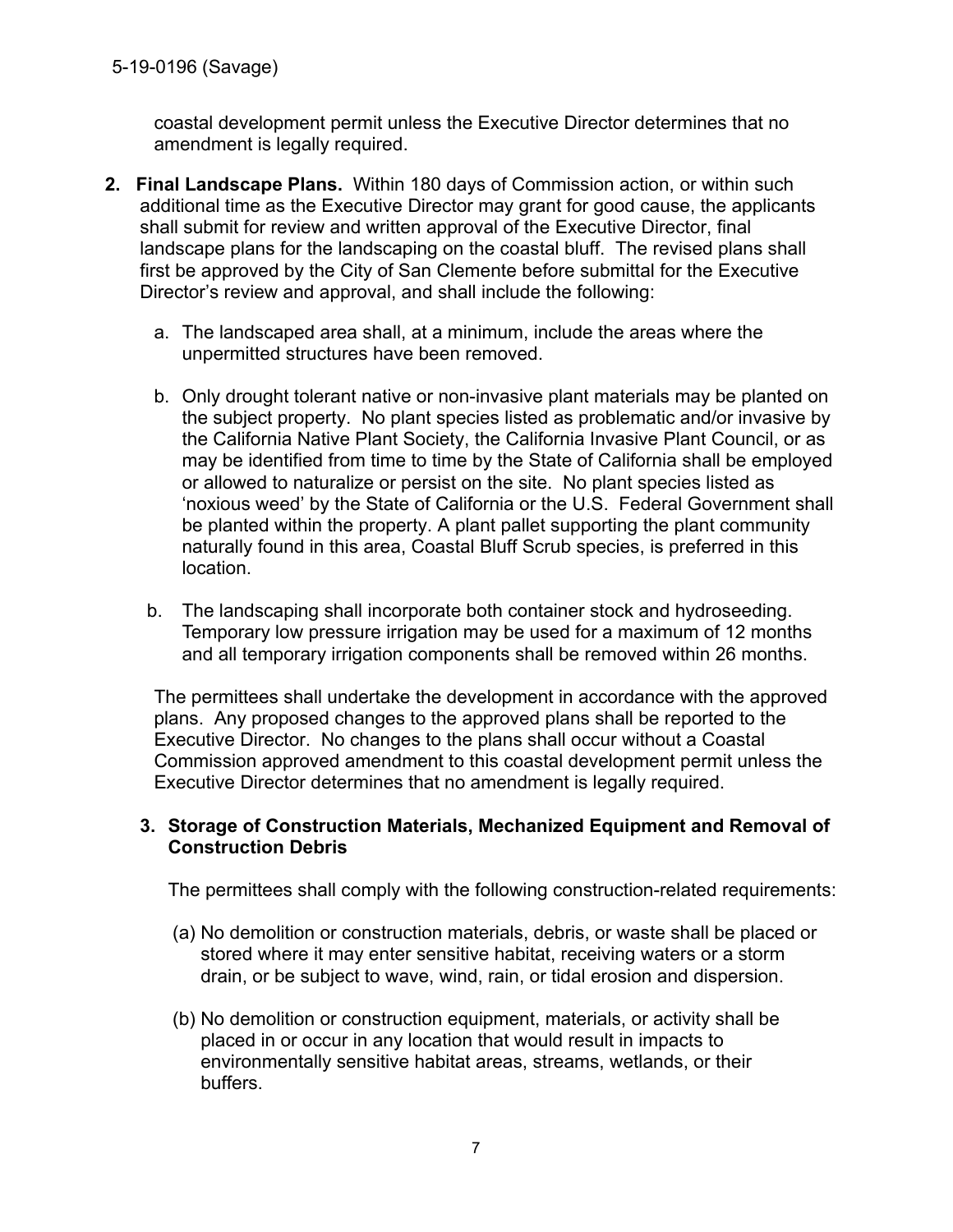- (c) Any and all debris resulting from demolition or construction activities shall be removed from the project site within 24 hours of completion of the project.
- (d) Demolition or construction debris and sediment shall be removed from work areas each day that demolition or construction occurs to prevent the accumulation of sediment and other debris that may be discharged into coastal waters.
- (e) All trash and debris shall be disposed in the proper trash and recycling receptacles at the end of every construction day.
- (f) The permittees shall provide adequate disposal facilities for solid waste, including excess concrete, produced during demolition or construction.
- (g) Debris shall be disposed of at a legal disposal site or recycled at a recycling facility. If the disposal site is located in the coastal zone, a coastal development permit or an amendment to this permit shall be required before disposal can take place unless the Executive Director determines that no amendment or new permit is legally required.
- (h) All stock piles and construction materials shall be covered, enclosed on all sides, shall be located as far away as possible from drain inlets and any waterway, and shall not be stored in contact with the soil.
- (i) Machinery and equipment shall be maintained and washed in confined areas specifically designed to control runoff. Thinners or solvents shall not be discharged into sanitary or storm sewer systems.
- (j) The discharge of any hazardous materials into any receiving waters shall be prohibited.
- (k) Spill prevention and control measures shall be implemented to ensure the proper handling and storage of petroleum products and other construction materials. Measures shall include a designated fueling and vehicle maintenance area with appropriate berms and protection to prevent any spillage of gasoline or related petroleum products or contact with runoff. The area shall be located as far away from the receiving waters and storm drain inlets as possible.
- (l) Best Management Practices (BMPs) and Good Housekeeping Practices (GHPs) designed to prevent spillage and/or runoff of demolition or construction-related materials, and to contain sediment or contaminants associated with demolition or construction activity, shall be implemented prior to the on-set of such activity.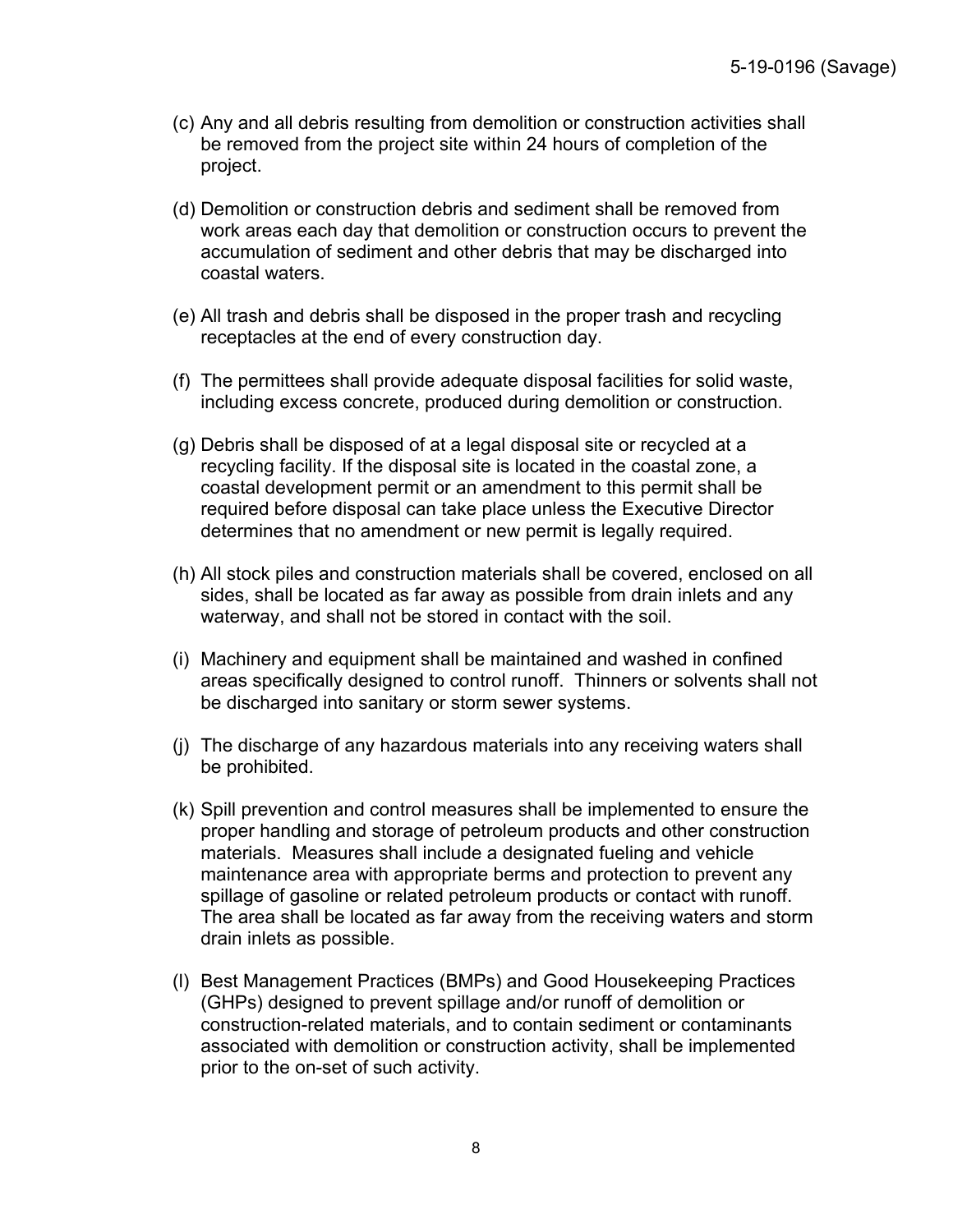- (m) All BMPs shall be maintained in a functional condition throughout the duration of construction activity.
- **4. Assumption of Risk, Waiver of Liability and Indemnity**. By acceptance of this permit, the applicants acknowledge and agree (i) that the site may be subject to hazards from erosion and coastal bluff collapse; (ii) to assume the risks to the applicants and the property that is the subject of this permit of injury and damage from such hazards in connection with this permitted development; (iii) to unconditionally waive any claim of damage or liability against the Commission, its officers, agents, and employees for injury or damage from such hazards; and (iv) to indemnify and hold harmless the Commission, its officers, agents, and employees with respect to the Commission's approval of the project against any and all liability, claims, demands, damages, costs (including costs and fees incurred in defense of such claims), expenses, and amounts paid in settlement arising from any injury or damage due to such hazards.
- **5. Application Fee.** PRIOR TO ISSUANCE OF THE COASTAL DEVELOPMENT PERMIT, the applicant shall pay the balance of the application fee for the after-thefact permit application, which totals \$7,254.

# **IV. FINDINGS AND DECLARATIONS**

## **A. Project Description and Site History**

The applicant is requesting removal of unpermitted development, including an approximately 225 square-foot wooden deck, the above-grade portions of eight caissons, a concrete drainage swale, and a railroad tie retaining wall **(Exhibit 2**). The applicant is also proposing after-the-fact approval and retention of the below-grade portions of eight caissons and after-the-fact approval and retention of the below-grade masonry retaining wall to support the construction of a approximately 2.5-foot wide walkway supported by three new posts with concrete footings, with a 42-inch high guardrail along the outside of the new pathway (**Exhibit 3**).

The subject property consists of a developed, roughly level graded, rectangular-shaped, half-acre parcel located on the southwest side of Buena Vista in San Clemente **(Exhibit 1)**. The parcel is a coastal bluff lot, and the toe of the bluff is buffered from direct wave action by a rip-rap seawall that protects the railway easement and the San Clemente Pedestrian Beach Trail, both of which lie between the subject property and the revetment.

The lot supports a two-story, six-unit residential structure, which was permitted by the South Coast Regional Commission in 1975 (Coastal Development Permit No. P-6-27- 75-5625) and constructed in 1976. The rear-yard area on the seaward side of the units has been improved with brick walkways, wood and concrete decks, and planter areas. The subject Unit 2 is located near the southeasterly property line, next to and above a small drainage ravine (a Coastal Canyon) that was partially filled prior to development of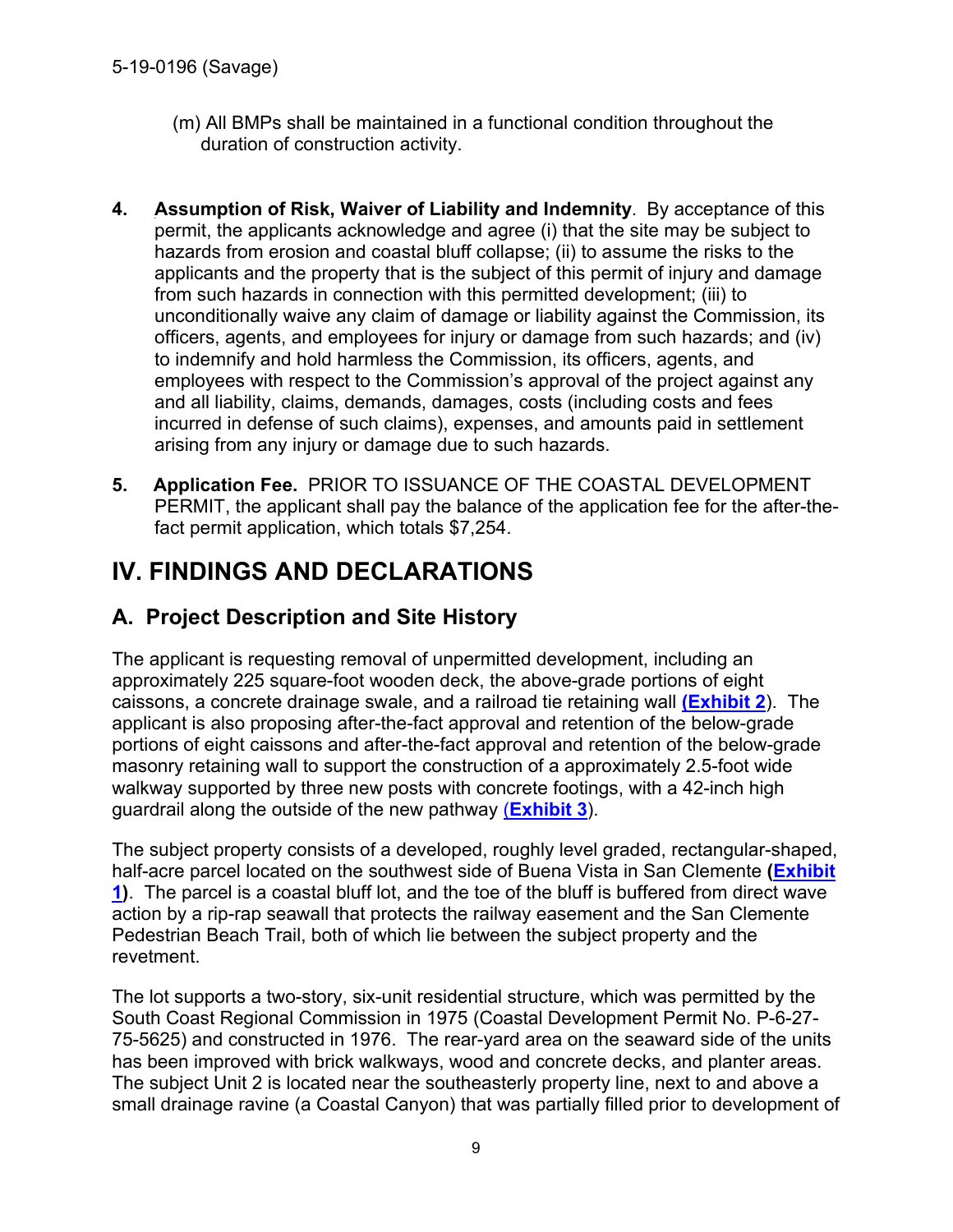the lot in 1975. Immediate access to the rear yard/patio area from Unit 2 will be restricted, without the unpermitted deck, to a concrete walkway approximately 2.5-feet from the adjacent building corner. However, the rear yard/patio area from Unit 2 can also be accessed from the north side of the property. According to the applicant, around 1988, a new 27-foot long, 8.5-foot wide wood deck was constructed by a previous owner to attach to the existing concrete walkway, resulting in an approximately 225 square-foot deck **(Exhibit 4**). The deck overhangs the edge of the bluff, and is supported along its rear (upslope) side by a masonry retaining wall, and is supported mid-span by a row of eight 24-inch concrete piles and wood posts. The railroad tie retaining wall is located just upslope of the concrete piles to support the deck, and the concrete drainage swale is located between the masonry retaining wall and the railroad ties. These improvements were all constructed without a coastal development permit, and also without the appropriate permits required by the City of San Clemente. The deck was rebuilt in 1997 and 2013, also without a CDP.

A code enforcement case was initiated by the City of San Clemente in April 2013, and City staff advised the owner of the property that in order to resolve the violation, the owner either needed to 1) remove the unpermitted development with permits, or 2) apply and obtain the necessary approvals for the deck, including a variance from the City to allow for the non-conforming bluff edge setback. The City subsequently denied the property owner's variance request to retain the unpermitted deck as inconsistent with the coastal bluff protection policies of the Land Use Plan. The City issued an Approval-in-Concept on February 27, 2019, for the new 2.5-foot wide wooden deck/walkway to be added to the existing 2.5-foot wide concrete patio. This walkway would essentially serve as a 5-foot wide accessway around the perimeter of the existing structure, as "an addition to an existing structure" pursuant to the City of San Clemente's Municipal Code, and as a second means of safe egress from Unit 2 as required by Chapter 10 of the California Fire Code and California Building Code.

## **B. Coastal Hazards**

#### Section 30235 states:

**Revetments, breakwaters, groins, harbor channels, seawalls, cliff retaining walls, and other such construction that alters natural shoreline processes shall be permitted when required to serve coastal-dependent uses or to protect existing structures or public beaches in danger from erosion, and when designed to eliminate or mitigate adverse impacts on local shoreline sand supply. Existing marine structures causing water stagnation contributing to pollution problems and fishkills should be phased out or upgraded where feasible.** 

Section 30253 of the Coastal Act states, in part:

#### **New development shall:**

**(1) Minimize risks to life and property in areas of high geologic, flood, and fire hazard.**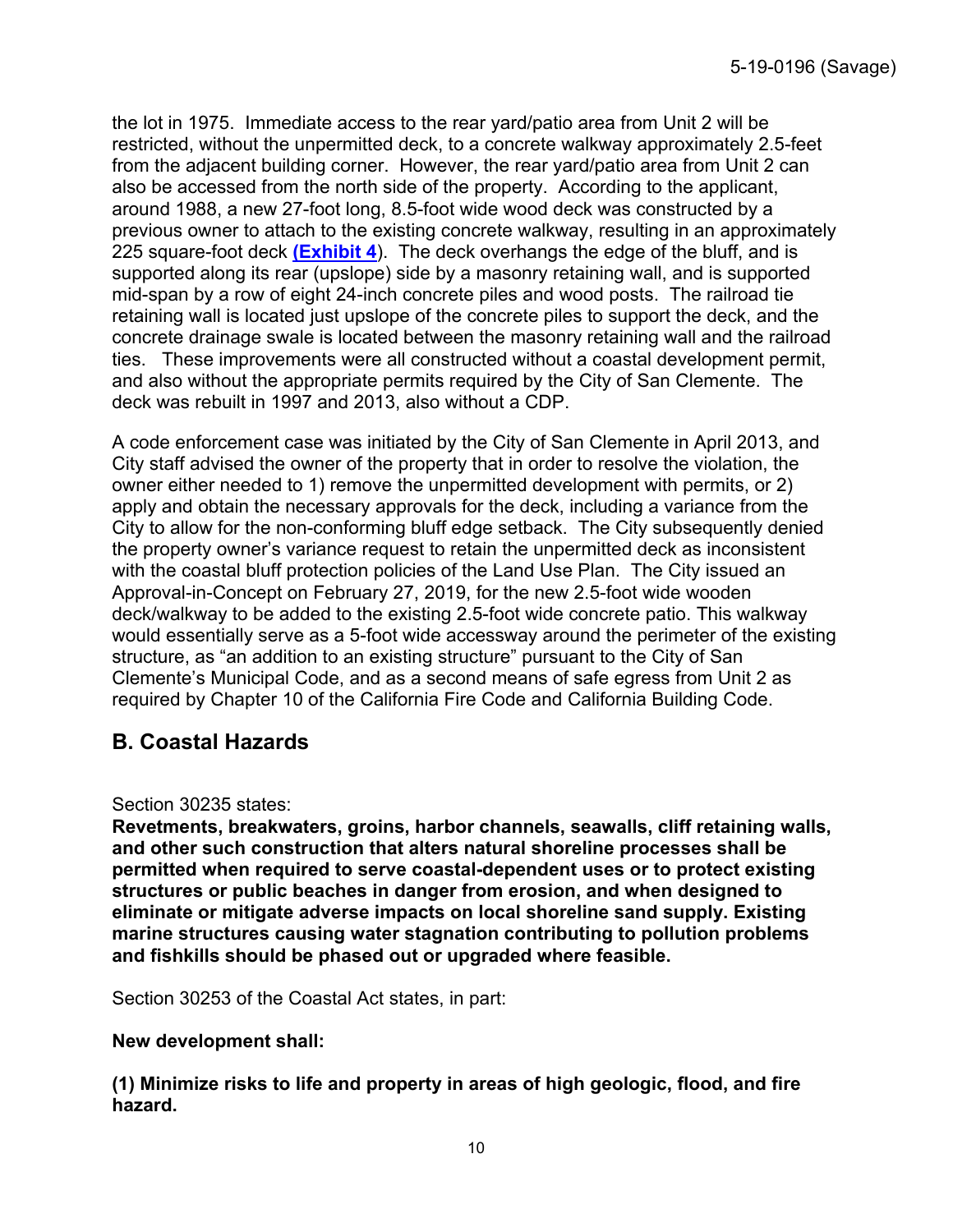**(2) Assure stability and structural integrity, and neither create nor contribute significantly to erosion, geologic instability, or destruction of the site or surrounding area or in any way require the construction of protective devices that would substantially alter natural landforms along bluffs and cliffs.** 

#### **City of San Clemente LUP Policies**

- **HAZ-8 Geotechnical Review. A geotechnical review is required for all shoreline/coastal bluff or canyon parcels where new development or major remodel is proposed. If, as a result of geotechnical review, a greater setback is recommended than is required in the policies herein, the greater of the setbacks shall apply. For shoreline/coastal bluff or canyon parcels, geotechnical review shall identify the bluff or canyon edge, provide a slope stability analysis, and a bluff/slope retreat rate analysis. Consideration of the expected long-term average coastal bluff retreat rates over the expected life of the structure (minimum of 75 years unless otherwise specified in the LCP), shall include retreat rates due to expected sea level rise and a scenario that assumes that any existing shoreline or bluff protective device is not in place. The anticipated retreat over the expected life of the structure shall be added to the setback necessary to assure that the development will maintain a minimum factor of safety against land sliding of 1.5 (static) and 1.1 (pseudo static) for the life of the structure. The analysis for shoreline/coastal bluff parcels shall use the best available science on sea level rise and consider a range of scenarios including the high scenario of sea level rise expected to occur over the life of the structure and its effect on long term bluff retreat rates. The City may issue building permits for structures that maintain a different minimum factor of safety against landslides under certain circumstances and conditions, pursuant to the Geotechnical Review specifications in the IP and where alternative stability requirements are approved by the City Engineer.**
- **HAZ-10 Applicant's Assumption of Risk. A Coastal Development Permit (CDP) for development in a hazardous area shall be conditioned when consistent with Policy GEN-8 to require the property owner to record a document (i.e., deed restriction) that waives and indemnifies the approving entity from liability for any personal or property damage caused by geologic, coastal or other hazards on such properties in relation to any development approved by the CDP and acknowledging that future shoreline protective devices to protect structures authorized by such a CDP are prohibited as outlined in HAZ-18.**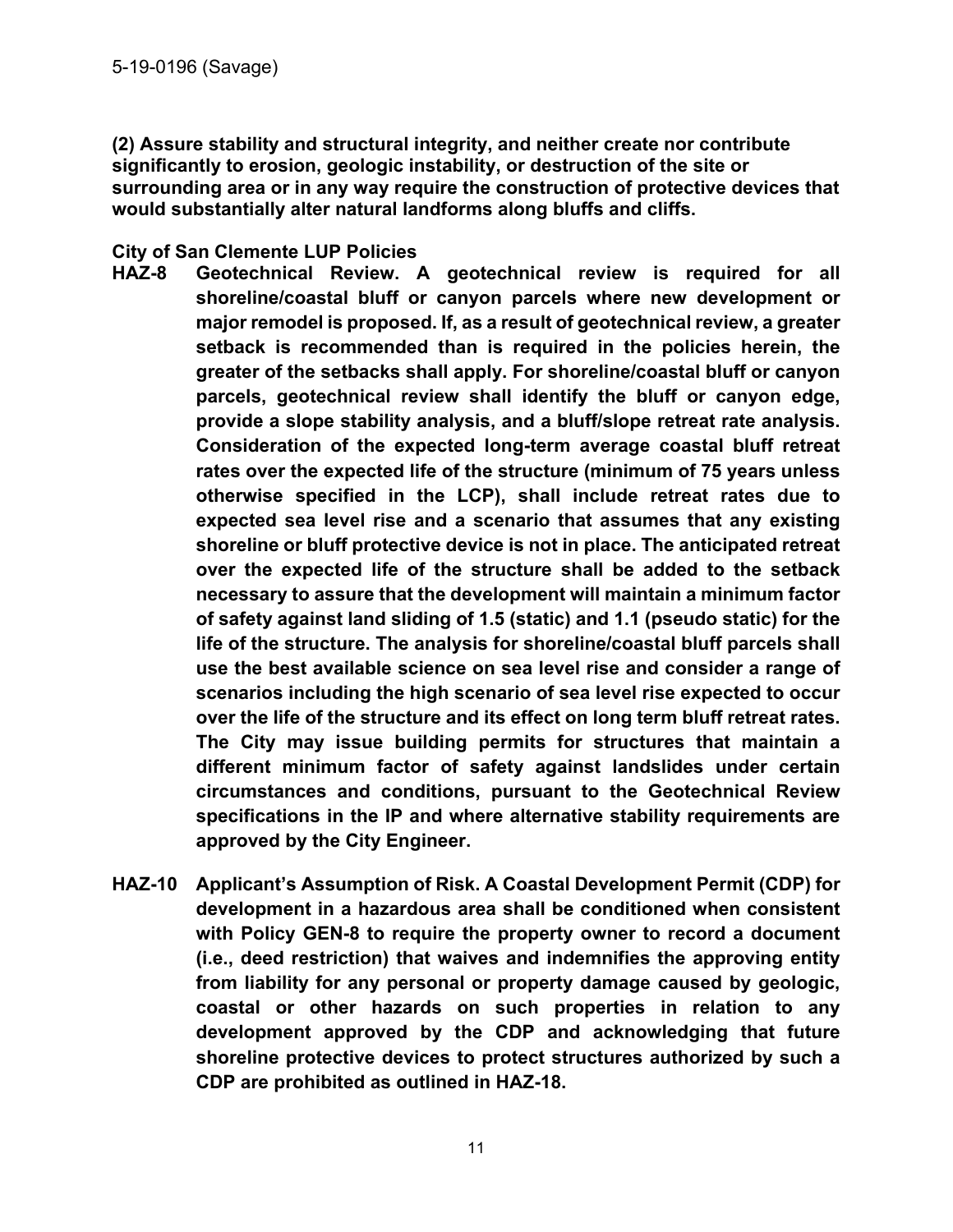- **HAZ-32 New Development in Hazard Areas. New development shall only be permitted where an adequate factor of safety can be provided including on sites with ancient landslides, unstable slopes, or other geologic hazards.**
- **HAZ-33 Development on Hillsides, Canyons and Bluffs. New development shall be designed and sited to maintain the natural topographic characteristics of the City's natural landforms by minimizing the area and height of cut and fill, minimizing pad sizes, siting and designing structures to reflect natural contours, clustering development on lesser slopes, restricting development within setbacks consistent with HAZ-41 and HAZ-47, and/or other techniques. Any landform alteration proposed shall be minimized to the maximum extent feasible. Development partially or wholly located in a coastal canyon or bluff or along the shoreline shall minimize the disturbance to the natural topographic characteristics of the natural landforms.**
- **HAZ-36 Improvements to Non-Conforming Structures. Principal and accessory structures lawfully built along a coastal canyon, bluff or shoreline area pursuant to a Coastal Commission-issued Coastal Development Permit or subject to a Categorical Exclusion prior to the effective date of the LCP that do not conform to the LCP shall be considered legal non-conforming structures. Such structures may be maintained and repaired, as long as the maintenance or repairs do not increase the size or degree of nonconformity. Additions and improvements to such structures that are not considered a Major Remodel, as defined herein, or development authorized under a Categorical Exclusion Order, may be permitted provided that such additions or improvements do not increase the size or the degree of the nonconformity, comply with the current policies and standards of the LCP, and the remaining portion of the structure complies with the laws and regulations in effect when the structure was established. Complete demolition and reconstruction or Major Remodel is not permitted unless the entire structure is brought into conformance with the policies and standards of the LCP, including any requirement for a CDP.**
- **HAZ-38 Accessory Legal Nonconforming Structures. For CDPs authorizing repair and maintenance of existing legal, non-conforming accessory structures on a shoreline, bluff or canyon lot that do not meet the shoreline, bluff or canyon setback, a condition shall be applied that requires the permittee (and all successors in interest) to apply for a CDP to remove the**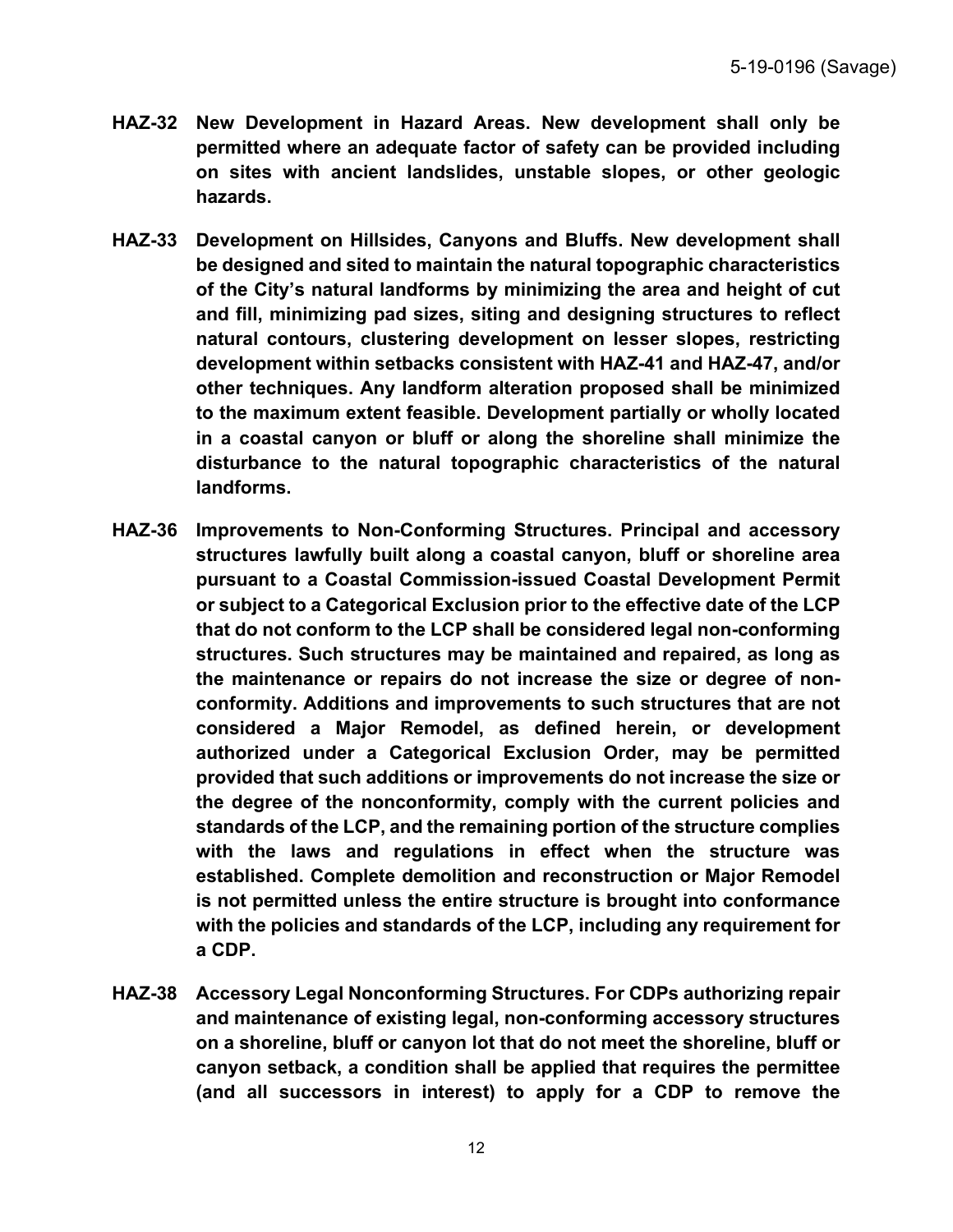**accessory structure(s), if it is determined by a licensed Geotechnical Engineer and/or the City, that the accessory structure is in danger from erosion, landslide, or other form of bluff or slope collapse.** 

- **HAZ-41 Blufftop Setback. Proposed development, redevelopment, and accessory structures, if such accessory structures require a foundation on blufftop lots shall be set back by the greater of the following distances: the setback distance recommended as a result of the geotechnical study required by policy HAZ-8 or HAZ-9, at least 25 feet from the bluff edge, or in accordance with a stringline drawn between the nearest corners of adjacent structures on either side of the development. No deepened foundations, such as caissons, shall be located within 25 feet of a bluff edge. Cantilevering into the bluff top setback or geologic setback may be allowed up to a 10-foot seaward projection when necessary to avoid a taking pursuant to Policy GEN-8. In addition, construction within 5-feet of the public right-of-way front yard setback for all stories shall be allowed as long as adequate architectural relief (e.g., recessed windows or doorways or building articulation) is maintained as determined by the City. No variance or other additional permit shall be required for a reduction in the street side setback to a minimum of 5-feet when this policy is applied, provided the development is consistent with all other applicable LUP policies.**
- **HAZ-42 New Development and Accessory Structures in Bluff Setbacks. All new development, except for public access facilities, including additions to existing structures, on blufftop lots shall be landward of the setback line required by Policy HAZ-41. This requirement shall apply to the principal structure, additions and accessory or ancillary structures such as guesthouses, pools, and septic systems, etc. with a foundation. Accessory structures such as decks, patios, and walkways, which are at grade and do not require foundations may extend into the setback area and shall be sited in accordance with a stringline, but no closer than 10 feet to the bluff edge, provided such accessory structures:**

**a. are consistent with all other applicable LCP policies; b. are sited and designed to be easily relocated landward or removed without significant damage to the bluff area; c. will be relocated and/or removed and the affected area restored to natural conditions when threatened by erosion, geologic instability, or other coastal hazards** 

**d. Are removed by the landowner in the event that portions of the development fall to the bluffs, beach or ocean before they are**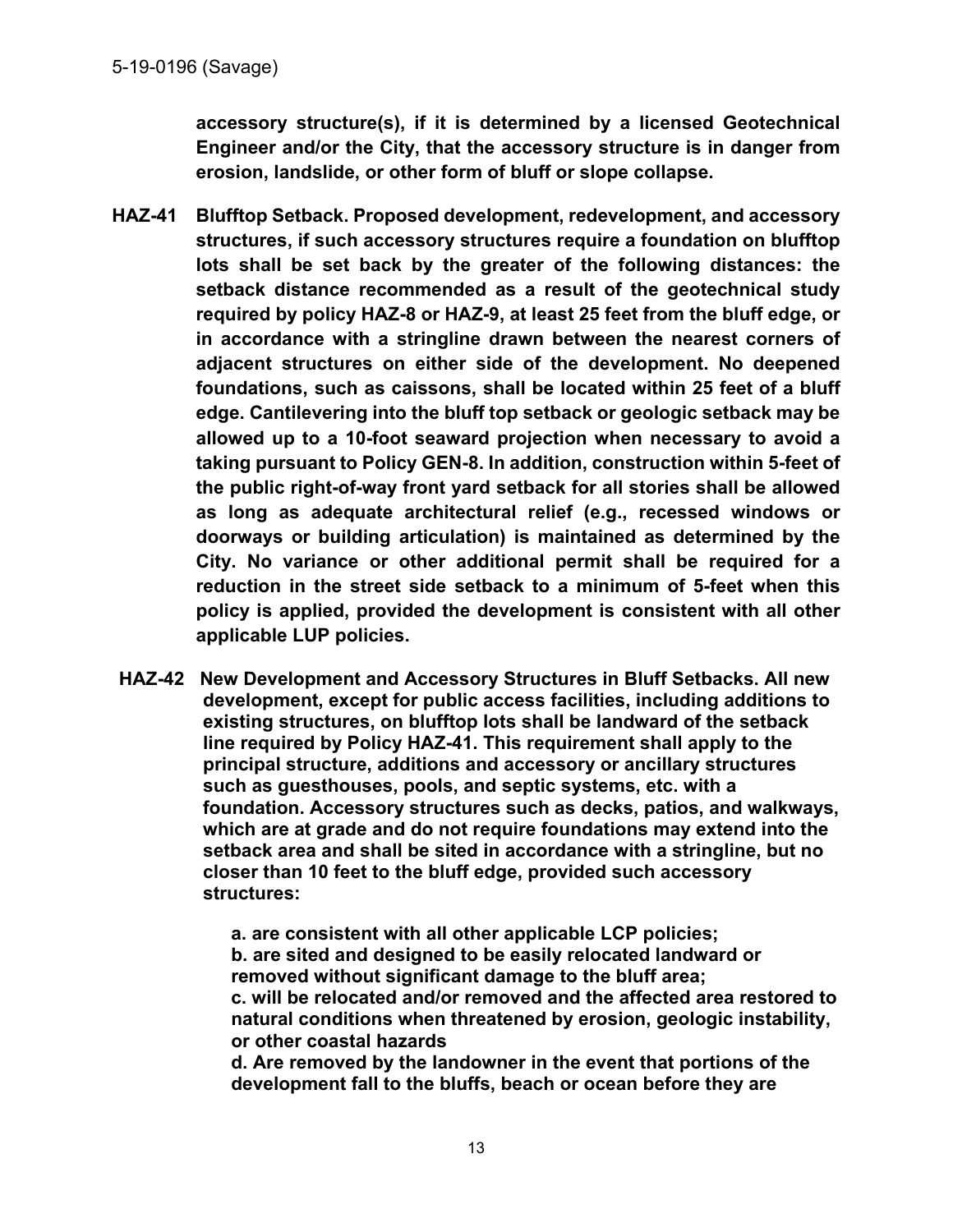**removed/relocated, along with all recoverable debris, and the material lawfully disposed of in an approved disposal site; e. Do not require any bluff or shoreline protective device.** 

- **HAZ-44 Bluff Face Development. New permanent structures shall not be permitted on a bluff face, except that public access facilities, including walkways, overlooks, stairways, and/or ramps, may be allowed to be located on the bluff face where no feasible alternative means of public access exists, provided they meet the following criteria:** 
	- **a. Must be designed and constructed to minimize landform alteration of the oceanfront bluff face;**
	- **b. Does not contribute to further erosion or cause, expand, or accelerate instability of the bluff;**
	- **c. Must be visually compatible with the surrounding areas;**
	- **d. Avoids the need for bluff or shoreline protection to the extent feasible; and**
	- **e. Must be sited and designed to be easily relocated or removed without significant damage to the bluff or shoreline.**
- **HAZ-45 Blufftop/Coastal Canyon Lot Drainage and Erosion. New development and redevelopment on a blufftop or coastal canyon lot shall provide adequate drainage and erosion control facilities that convey site drainage in a non-erosive manner away from the bluff/canyon edge to minimize hazards, site instability, and erosion. Drainage devices extending over or down the bluff face will not be permitted if the property can be drained away from the bluff face. Drainpipes will be allowed only where no other less environmentally damaging drain system is feasible, and the drainpipes are designed and placed to minimize impacts to the bluff face, toe, and beach.**

In the Certified Land Use Plan (LUP), the stringline is defined as follows:

*"STRINGLINE" means in a developed area where new construction is generally infill and is otherwise consistent with the policies of the Land Use Plan of the City of San Clemente Local Coastal Program, no part of a proposed new structure, including decks, shall be built closer to a bluff edge, canyon edge or beach-front than a line drawn between the nearest adjacent corners of the adjacent structures for a structural stringline and to the nearest corner of an accessory structure for an accessory stringline.*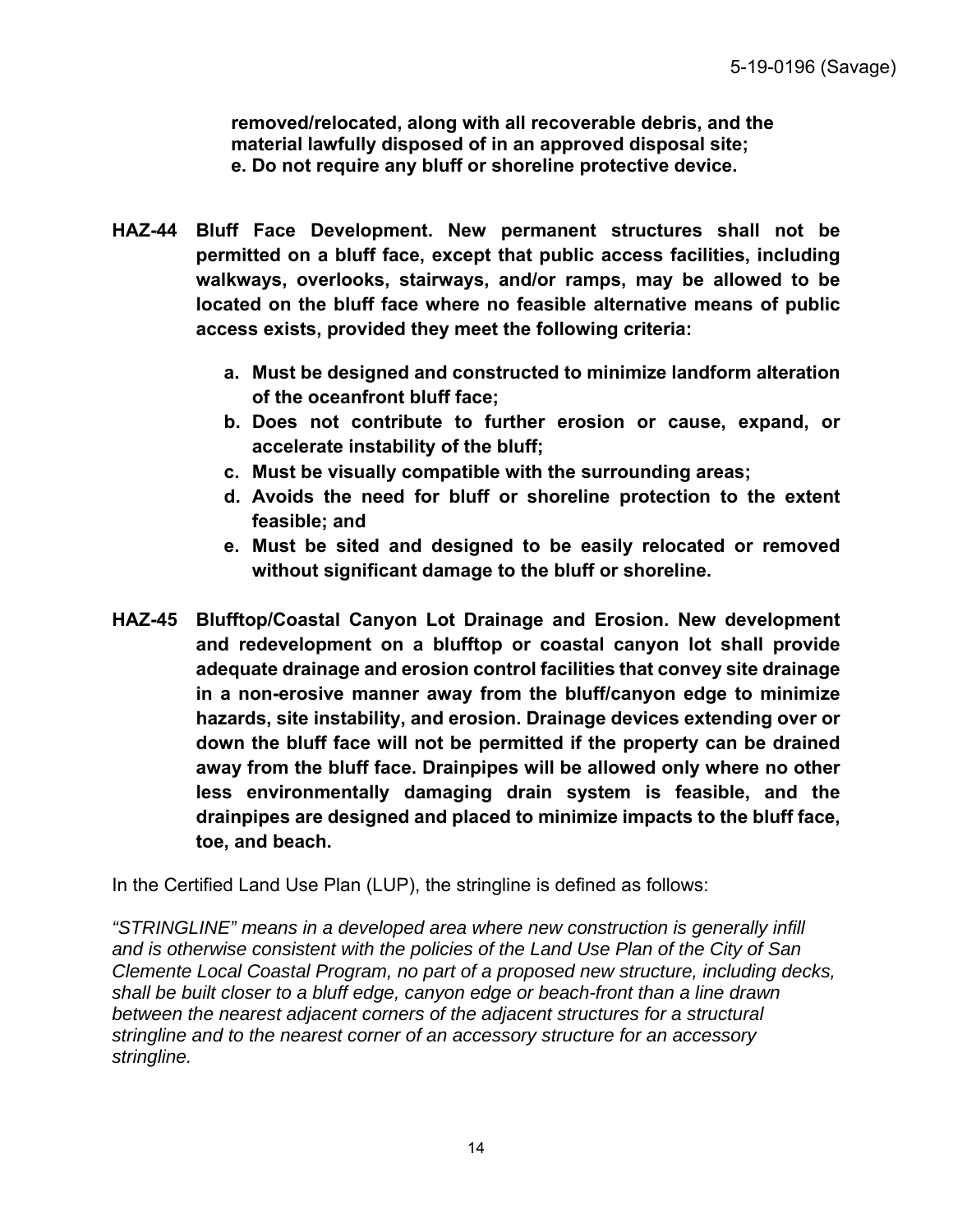The subject property is situated on a high coastal bluff slope that descends approximately 90 feet to the toe of the bluff with the City's Coastal Trail, the Orange County Transit Authority (OCTA) railroad tracks, and public beach beyond. Based on published engineering documents on file with the City of San Clemente, the southeastern property line of the lot (where the unpermitted development is located) lies along a ravine containing a storm drain, which was historically a natural arroyo or gully that was channelized and partially filled in the 1970s for the storm drain. The portion of the ravine above elevations of approximately 75 to 90 feet above mean sea level (MSL) was reportedly covered up with approximately 18 feet of artificial fill. Additional fill may have been placed to allow for the development of the principal structure at 1001 Buena Vista in1976 The neighboring structure at 915 Buena Vista was built largely within the ravine. **Exhibit 5** includes aerial photos of the storm drain ravine in 1972, prior to the development of the adjoining lots, and in 2013 with the structures (and unpermitted deck) in place. Though reduced in size, the drainage gully remains as a topographic low and a discernable irregularity in the line of the coastal bluff edge.

Although Coastal Development Permit No. P-6-27-75-5625 approved the primary multiunit structure with a 37-foot setback from the coastal bluff-edge, the staff report for that permit did not identify or address the preservation of the ravine along the southeasterly property line, or otherwise assign a canyon edge setback or identify a bluff edge setback for the side yard. Nevertheless, when there is a significant topographic feature like this, it can influence the position of the bluff edge, as in this case.

#### **Bluff Development Setbacks**

Coastal bluff development is inherently hazardous and poses potential adverse impacts to the geologic stability of coastal bluffs, shoreline processes, and to the stability of residential structures. Bluff stability has been an issue of historic concern throughout the City of San Clemente. The certified LUP contains a set of coastal bluff edge setback and stringline policies and definitions as a means of limiting the encroachment of development seaward toward the bluff edges on the highly erodible coastal bluffs and preventing the need for construction of revetments and other engineered structures to protect new development on coastal bluffs.

Under the City's Certified Land Use Plan (LUP), the bluff edge is defined as follows:

**"BLUFF EDGE"** The upper termination of a bluff, cliff, or seacliff: In cases where the top edge of the bluff is rounded away from the face of the bluff as a result of erosional processes related to the presence of the steep bluff face, the bluff line or edge shall be defined as that point nearest the bluff beyond which the downward gradient of the surface increases more or less continuously until it reaches the general gradient of the bluff. In a case where there is a step like feature at the top of the bluff face, the landward edge of the topmost riser shall be taken to be the bluff edge. Bluff edges typically retreat landward due to coastal erosion, landslides, development of gullies, or by grading (cut). In areas where the bluff top or bluff face has been cut or notched by grading, the bluff edge shall be the landward most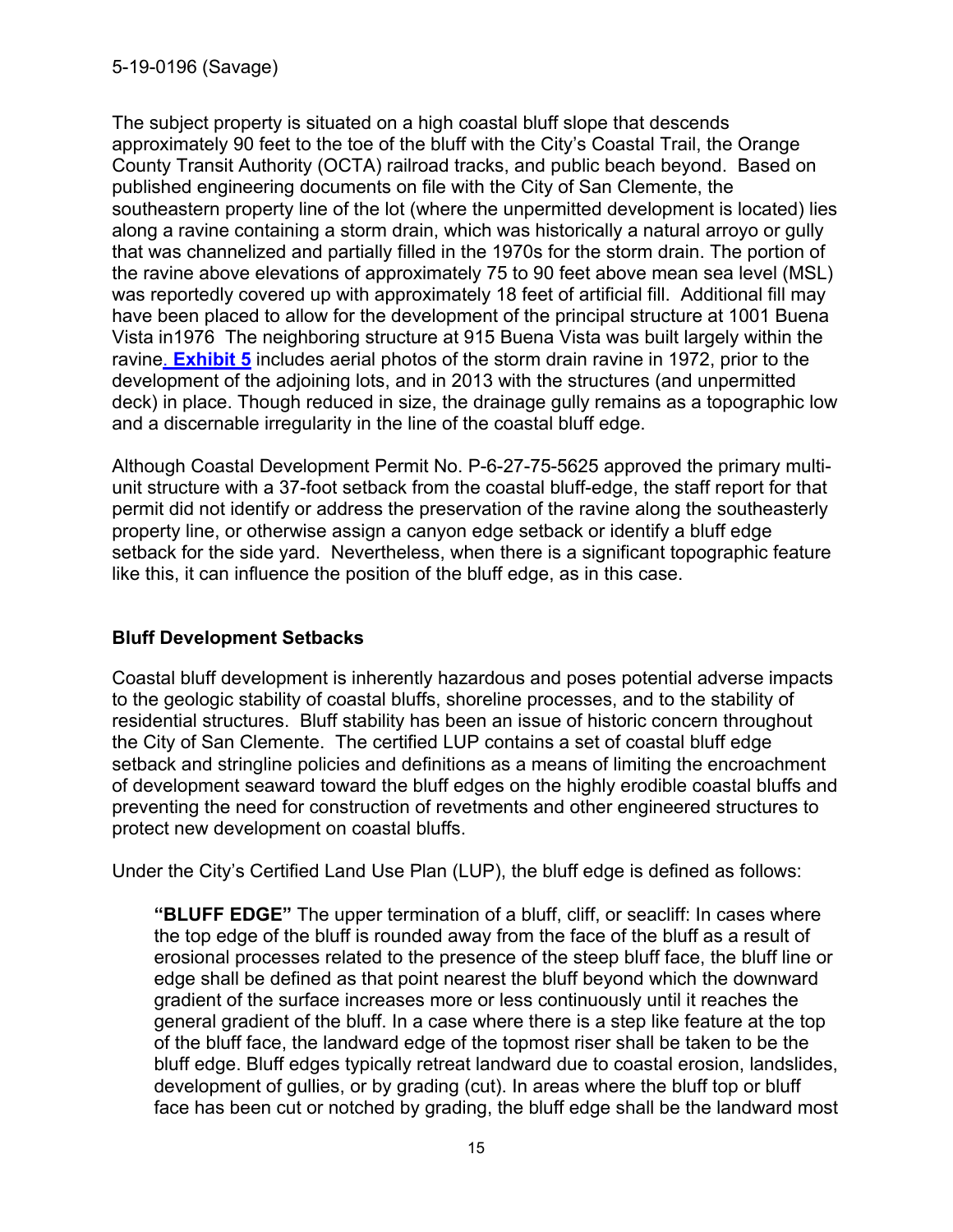position of either the current of historic bluff edge. In areas where fill has been placed near or over the historic bluff edge, the original natural bluff edge, even if buried beneath fill, shall be taken to be the bluff edge.

This definition is similar, though not identical, to the definition contained in the Commission's regulations. (14 CCR 13577(h)(2).)<sup>1</sup> The LUP contains a similar definition of the edge of a coastal canyon. (City of San Clemente Local Coastal Program Land Use Plan, Definition 24.)<sup>2</sup>

The applicant provided a geological report to determine the bluff edge location on this parcel entitled "*Evaluation of Bluff Edge Conditions at the Residential Property Located at 1001 Buena Vista No. 2, San Clemente, California"* by Pacific Geological Services, dated December 3, 2014. According to that evaluation, the applicant's consultant identified the ravine as a "filled coastal canyon." The City's LUP includes a definition of a coastal canyon as "any valley, or similar landform, which has a vertical relief of 10 feet or more." (City of San Clemente Local Coastal Program Land Use Plan, Definition 33). However, the LUP (which was adopted in 2018, four years after the applicant's bluff edge evaluation was written) also clearly identifies and maps a specific set of coastal canyons to which the LUP canyon policies apply. While the filled ravine at the project site would appear to meet the generic definition of a canyon because of its vertical relief of greater than 10 feet, this feature is not included among the "coastal canyons" designated in the LUP map, possibly because it was previously filled. (*See* Chapter 4, Marine and Land Resources, City of San Clemente Local Coastal Program Land Use Plan, p. 4-14). Therefore, according to the City's LUP, the filled ravine is not considered a "coastal canyon" and, according to the Commission staff Geologist, as explained below, the LUP policies regarding the coastal bluff edge, as opposed to coastal canyons, are more appropriate to apply in this case.

Regardless of whether the ravine is considered a coastal canyon or an irregularity in the bluff edge, the Coastal Commission has historically taken the position that the placement of fill does not change the position of a bluff edge or canyon edge, and the natural edge remains intact beneath the fill. Moreover, the 10-foot setback for accessory development is the same requirement for both coastal bluffs and coastal canyons pursuant to the City's LUP.

1

<sup>&</sup>lt;sup>1</sup> "Bluff line or edge shall be defined as the upper termination of a bluff, cliff, or seacliff. In cases where the top edge of the cliff is rounded away from the face of the cliff as a result of erosional processes related to the presence of the steep cliff face, the bluff line or edge shall be defined as that point nearest the cliff beyond which the downward gradient of the surface increases more or less continuously until it reaches the general gradient of the cliff. In a case where there is a steplike feature at the top of the cliff face, the landward edge of the topmost riser shall be taken to be the cliff edge…" (14 CCR §13577(h)(2).) <sup>2</sup> **"CANYON EDGE"** The upper termination of a canyon: In cases where the top edge of the canyon is rounded away from the face of the canyon as a result of erosional processes related to the presence of the canyon face, the canyon edge shall be defined as that point nearest the canyon beyond which the downward gradient of the surface increases more or less continuously until it reaches the general gradient of the canyon. In a case where there is a step like feature at the top of the canyon face, the landward edge of the topmost riser shall be taken to be the canyon edge. (City of San Clemente Local Coastal Program Land Use Plan, Definition 24.)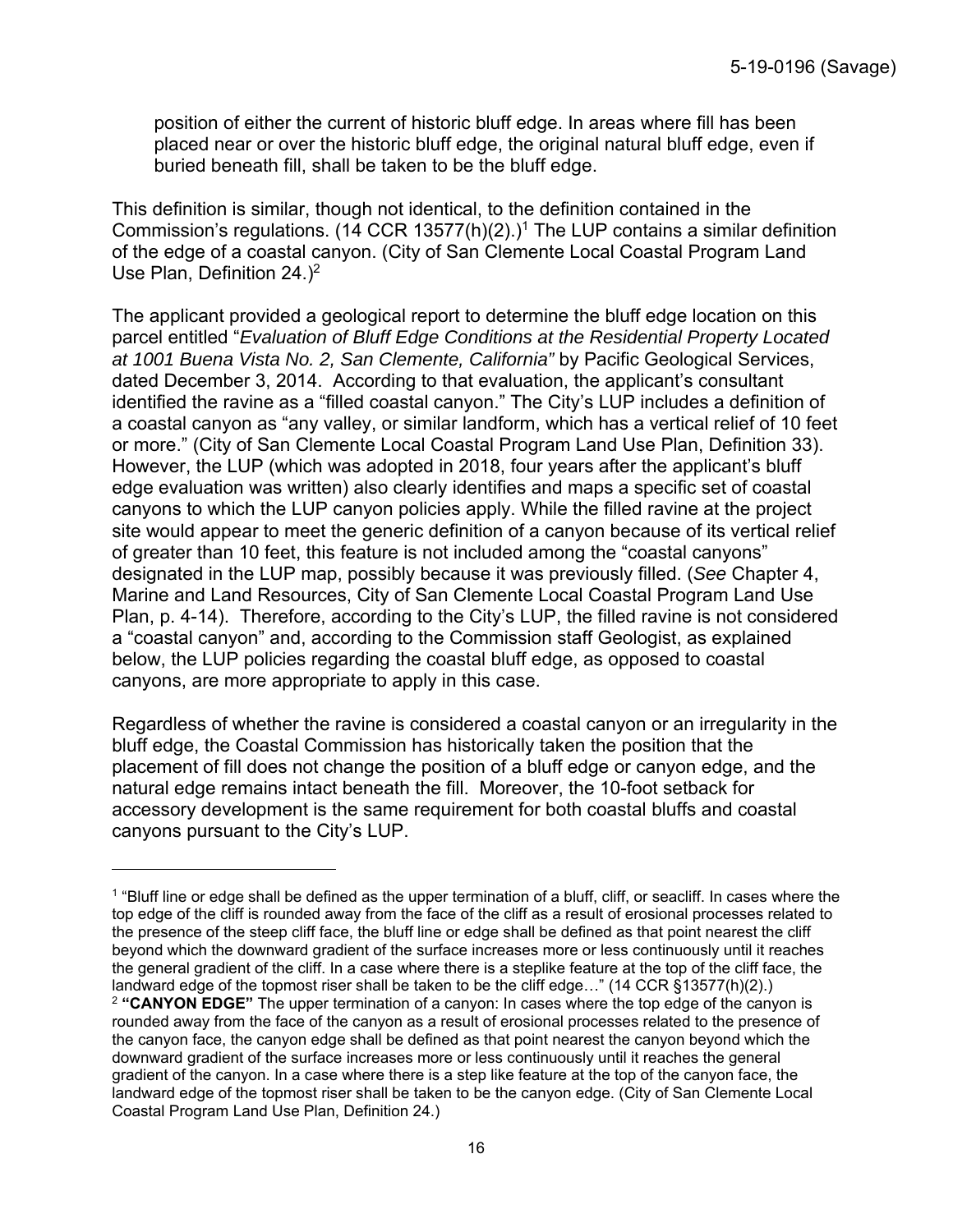Following the incorrect assumption that the ravine represents a coastal canyon rather than an irregularity in shape of the coastal bluff, the applicant's geologic report also identified a coastal bluff edge seaward of the ravine (**Exhibit 6**). The applicant's bluff edge line descends from the bluff top (at an elevation of approximately +99 feet MSL directly in front of the residential complex) down into the mouth of the remnant ravine (to elevations as low as +72 feet MSL). This bluff edge line lies westward of the topographic slope break that comprises the termination of the bluff under the LUP and Commission definitions, and is thus located on the bluff face.

Accordingly, the City disagreed with this determination, and in its June 7, 2017 staff report interpreted the bluff edge in a significantly more landward location where it crosses the remnant ravine. The City's bluff edge line, at elevations of approximately +97 – 99 feet MSL, is based on the existing topography and attempts to trace the "upper termination" of the bluff – the slope break beyond which "the downward gradient of the surface increases more or less continuously until it reaches the general gradient of the bluff," following the LUP and Commission definitions.

The Commission's staff Geologist, Dr. Joseph Street, has reviewed the available geologic and topographical information for the site, and agrees that the City's bluff edge determination is a reasonable interpretation of the existing topography. However, the bluff edge definition contained in the City's LUP states that "[i]n areas where fill has been placed near or over the historic bluff edge, the original natural bluff edge, even if buried beneath fill, shall be taken to be the bluff edge." This directive mirrors the Commission's typical approach to defining the bluff edge in situations where artificial fill is present. The City's bluff edge determination does not distinguish between natural bluff materials (i.e., Pleistocene marine terrace deposits) and the artificial fill that has been placed in the ravine, potentially burying or obscuring the natural bluff edge. Based on the available historical information, including a 1972 aerial photograph (**Exhibit 5**), the site description contained in a 1975 geologic investigation pre-dating the development of the site (Stickel & Associates, 1975), and pre-development topographic survey (RJ & RR Toal, Inc. Topographic Survey, Lot 10, Block 7, Tract 794, San Clemente (undated), Dr. Street has concluded that the natural bluff edge, per the LUP and Commission definitions, traces the edge of the ravine as visible in the 1972 aerial photo, at elevations of approximately +97 – 100 feet MSL and extending inland to near the edge of the street. The available information is not sufficient to allow for an exact delineation of the buried bluff edge, but it almost certainly occurs landward (northeast) of both the applicant's and City's coastal bluff edge delineations. This conclusion is supported by the 2014 Pacific Geological Services report, which estimates that the buried edge of the ravine lies beneath the residential complex, and approximately 30 to 45 feet inland of the unpermitted deck (**Exhibit 6**).

In the project vicinity, the Commission typically imposes either a minimum bluff edge setback of 25 feet from the edge of the bluff for primary structures (e.g. the enclosed living area of residential structures) and minimum 10 foot setback for secondary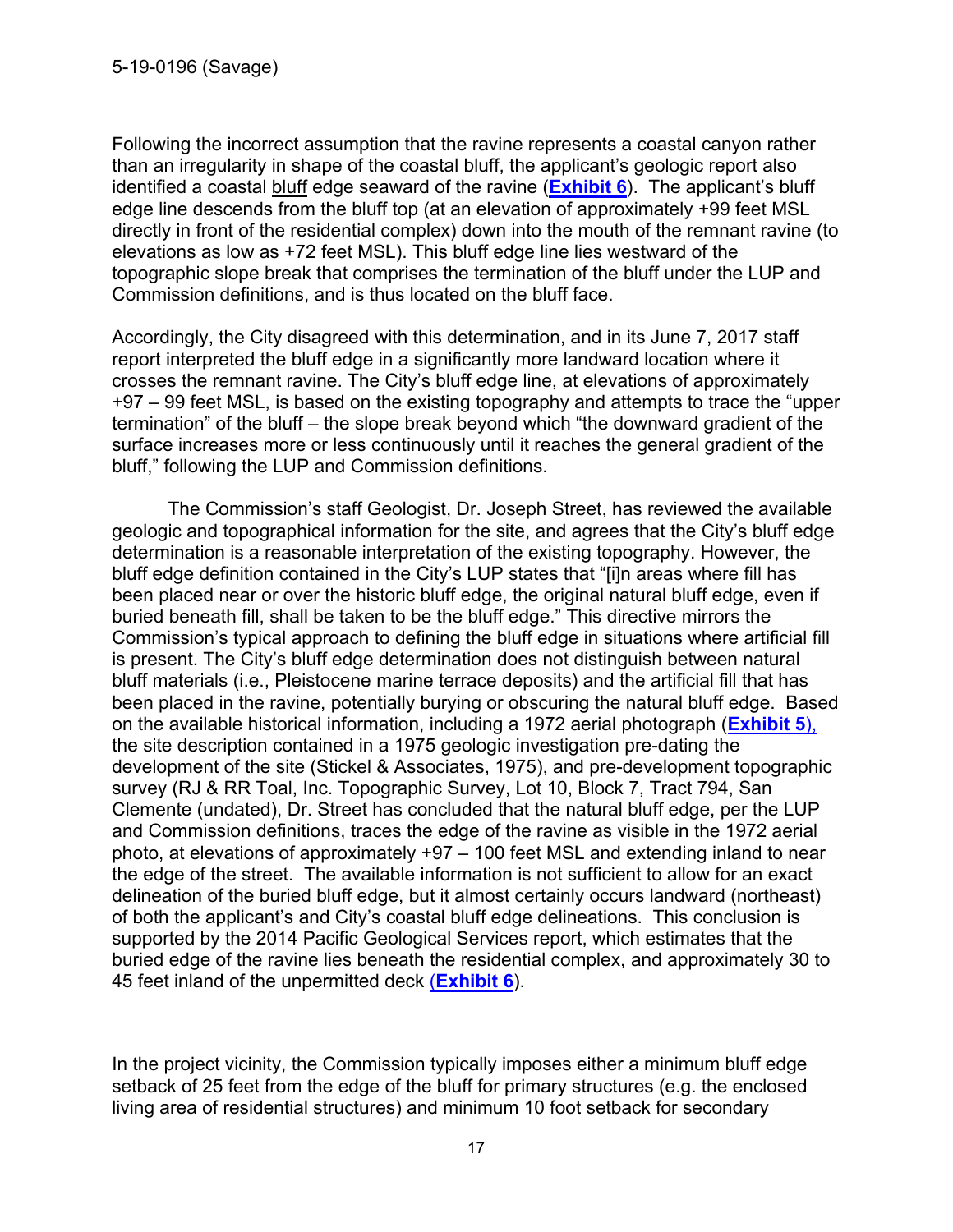structures (at grade patios, decks, garden walls) or requires conformance with the stringline setbacks, whichever is most protective of the bluff. Consistently applying an appropriate bluff edge setback provides equitability for developments within the same general area. The intent of the setback is to substantially reduce the likelihood of proposed development becoming threatened given the inherent uncertainty in predicting geologic processes in the future, and to allow for potential changes in bluff erosion rates as a result of rising sea level.

LUP Policy HAZ-41 requires bluff edge setbacks for new development and accessory structures requiring a foundation (such as caissons or deepened footings) to be setback by the greater of the following distances: the setback distance recommended as a result of the geotechnical study, at least 25 feet from the bluff edge, or in accordance with a stringline drawn between the nearest corners of adjacent structures on either side of the development. Policy HAZ-41 does not permit deepened foundations, such as caissons, for proposed development, including accessory structures to be located within 25 feet of a bluff edge.

Here, Commission staff has determined that the bluff edge is located at elevations of greater than +97 feet Mean Sea Level (MSL), and well inland of the unpermitted deck. The unpermitted caissons supporting the deck are located along the same contour line within approximately one foot of the+96 MSL contour line, which means that the unpermitted deck straddles the bluff edge as determined by the City, and is far seaward of the buried, natural bluff edge as determined by the Commission. The applicant proposes to remove the 225 square-foot unpermitted deck, the above-grade portions of the caissons, the railroad tie retaining wall, and a concrete drainage swale, which are all encroaching into the 10-foot setback for secondary structures. The removal of the encroaching structures is not inconsistent with the LUP hazards policies, and in fact, the proposal to remove the development actually promotes those policies by removing development that could not have been approved in the first place.

However, the applicant is requesting after-the-fact approval of the below-grade portions of the caissons that were constructed to support the unpermitted deck and to leave them "in-situ" so as not to disturb the existing slope. According to the proposal, the deck would be removed, the exposed portion of the caissons would be removed, and the remaining underground portions of the caissons would remain. Section 30253 of the Coastal Act requires that new development shall neither create nor contribute to erosion nor require the construction of protective devices that would alter natural landforms along bluffs and cliffs. The below grade caissons have and continue to alter the natural landform along the coastal bluff and have contributed to destruction of the site. Were the caissons not constructed here, the natural bluff would be intact.

The row of eight caissons along the bluff edge does function as a protective device, originally intended to support the unpermitted deck, but also prevents the erosion of the bluff. The existing residential structure, as approved by Coastal Development Permit No. P-6-27-75-5625 in 1975, was constructed on a caisson foundation system. Because the primary structure is already supported by caissons, it is not clear that any additional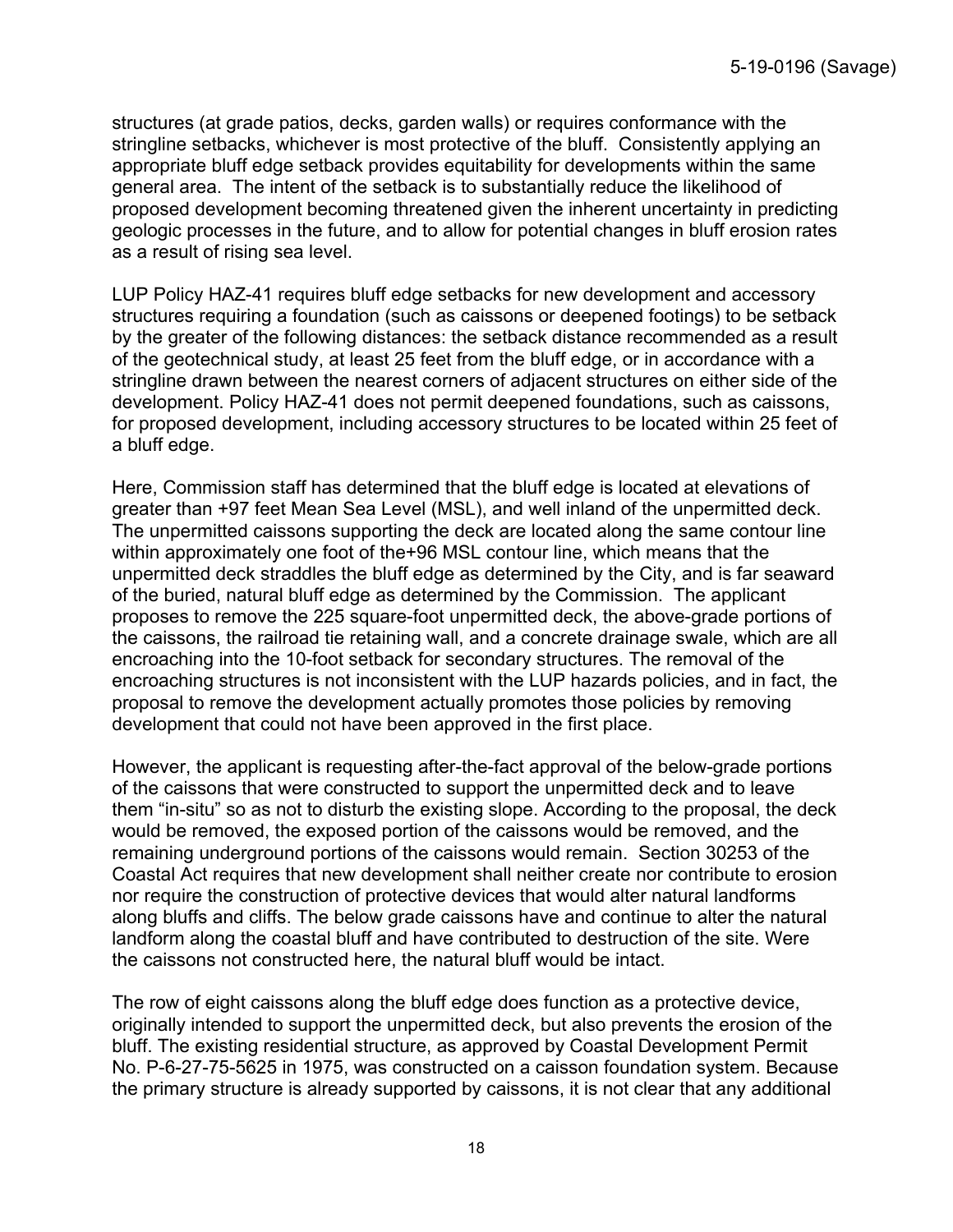support for the primary residence is needed and the geological reports submitted do not indicate that these caissons provide such support. Section 30235 of the Coastal Act states that cliff retaining walls that alter natural shoreline processes (by preventing natural erosion) shall be permitted when required to protect existing structures in danger from erosion. Section 30235 compels the approval of cliff retaining devices as necessary to support existing structures, so in this case, approval of the below grade caissons is not mandated. Again, at this site the existing primary permitted use is already constructed on a caisson foundation and is not in danger from erosion. As such, the retaining walls and bluff retention devices cannot be approved in compliance with Chapter 3 policies. Additionally, as discussed, the eight 24-inch diameter caissons are located within one foot of the bluff edge without any setback, which cannot be found to be consistent with the City's certified LUP bluff setback policies listed above.

The applicants are requesting after-the-fact approval of the below-grade masonry retaining wall, which would support the construction of a new 2.5-foot walkway supported by three new posts with concrete footings (which would extend the concrete pathway from 2.5 to an approximately 5-foot wide pathway around the southwest corner of Unit 2). The proposed walkway would include a 42-inch high guardrail to be constructed around the outside edge of the walkway. The new posts are proposed to be located immediately adjacent to the unpermitted caissons. For the reasons discussed above, the proposed development cannot be found consistent with Section 30253 of the Coastal Act or the City's certified LUP bluff setback policies, and Commission staff is recommending denial of the retention of the masonry retaining wall.

Furthermore, the existing masonry retaining wall is not a Pre-Coastal structure, as it was constructed in 1988. As discussed above, Section 30235 compels the approval of cliff retaining devices as necessary to support existing structures, so in this case, approval of the below grade caissons is not mandated. The existing structure has no right to protection provided by a retaining wall. In addition, the Commission has generally interpreted Section 30235 to require the Commission to approve protective devices for residential development only for existing principal structures and not for accessory development such as the proposed wood deck. In this case, the proposed after-the-fact approval of the masonry retaining wall would be approval of a new accessory structure, not to protect an existing principal structure constructed prior to passage of the Coastal Act.

Again, as discussed above, the masonry retaining wall is located within approximately one to two feet of the bluff edge, and is non-conforming to the City's required 10 foot setback from bluff edge, and therefore cannot be found to be consistent with the City's certified LUP bluff setback policies listed above.

The construction of the masonry wall has and will continue to alter the natural landform along the coastal bluff, as described by the Commission staff Geologist, and has contributed to destruction of the site. Were the retaining wall not constructed here, the natural bluff would be intact. As such, the retention of the masonry retaining wall is inconsistent with Section 30253 of the Coastal Act and must be denied.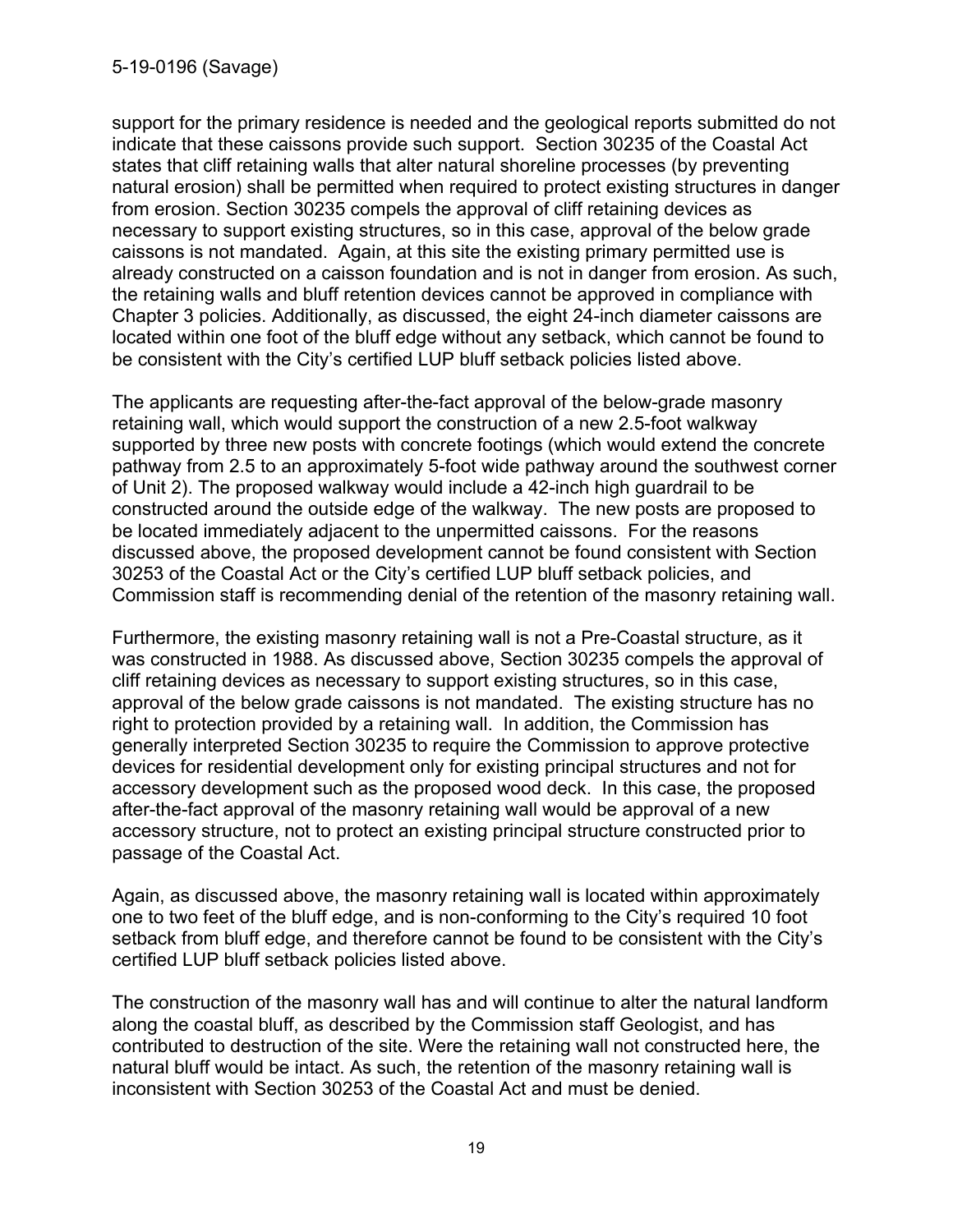With regard to the proposed new walkway, the applicant contends the extension of the walkway is necessary to meet Chapter 10 of the California Fire Code and relevant sections of the California Building Code as they relate to means of egress. Commission staff disagrees that this expansion of the width of the walkway is necessary pursuant to these regulations. Specifically, Chapter 11A of the California Building Code expressly excludes from accessibility requirements multifamily dwellings constructed prior to March 13, 1991. (California Building Code, Ch. 11A, Accessibility, Section 1102A.2.) The subject multi-unit residential structure was constructed in 1976, and is merely required to be maintained to the accessibility standards in place as of 1976. (*Id*.) According to the California Building Code, Chapter 10, *Means of Egress*, "accessible" means of egress are not required to be provided in existing buildings, which were "grandfathered" in and not required to be retrofitted in that regard. (California Building Code, Ch. 10, Means of Egress, Section 1009.) Furthermore, there is already a means of egress from the back of the structure to the front of the building around the north side of the structure.<sup>3</sup>

Therefore, the Commission finds that the proposed development does not conform to the requirements of Section 30253 of the Coastal Act regarding the siting of development in a hazardous location and the development of bluff protective devices and alteration of natural bluffs and cliffs, and does not conform to the policies of the San Clemente Land Use Plan. Therefore, this portion of the proposal must be denied. Only as conditioned for approval can parts of the project be found consistent with the Coastal Act.

The applicant has chosen not to provide a full geotechnical investigation, has not provided any information regarding the depth of the caissons, and has not provided geologic evidence to support their position that it would be infeasible to remove the caissons entirely. Therefore, Commission staff is not approving after-the-fact approval of the below-grade portions of the caissons, which will remain an unresolved violation that the applicants will need to address with the Commission's enforcement staff, unless the applicants provide the details of the complete removal of the caissons in the required revised plans pursuant to **Special Condition 1.**

## **C. Biological Resources**

Section 30240(b) of the Coastal Act states:

**Development in areas adjacent to environmentally sensitive habitat areas and parks and recreation areas shall be sited and designed to prevent impacts which would significantly degrade those areas, and shall be** 

 $\overline{a}$  $3$  Furthermore, even if it were the case that the proposed walkway were required by some other body of law, if it would simultaneously violate a policy of the Coastal Act, it would result in a conflict of laws situation, and the applicant has not explained why that other body of law would necessarily prevail over the Coastal Act.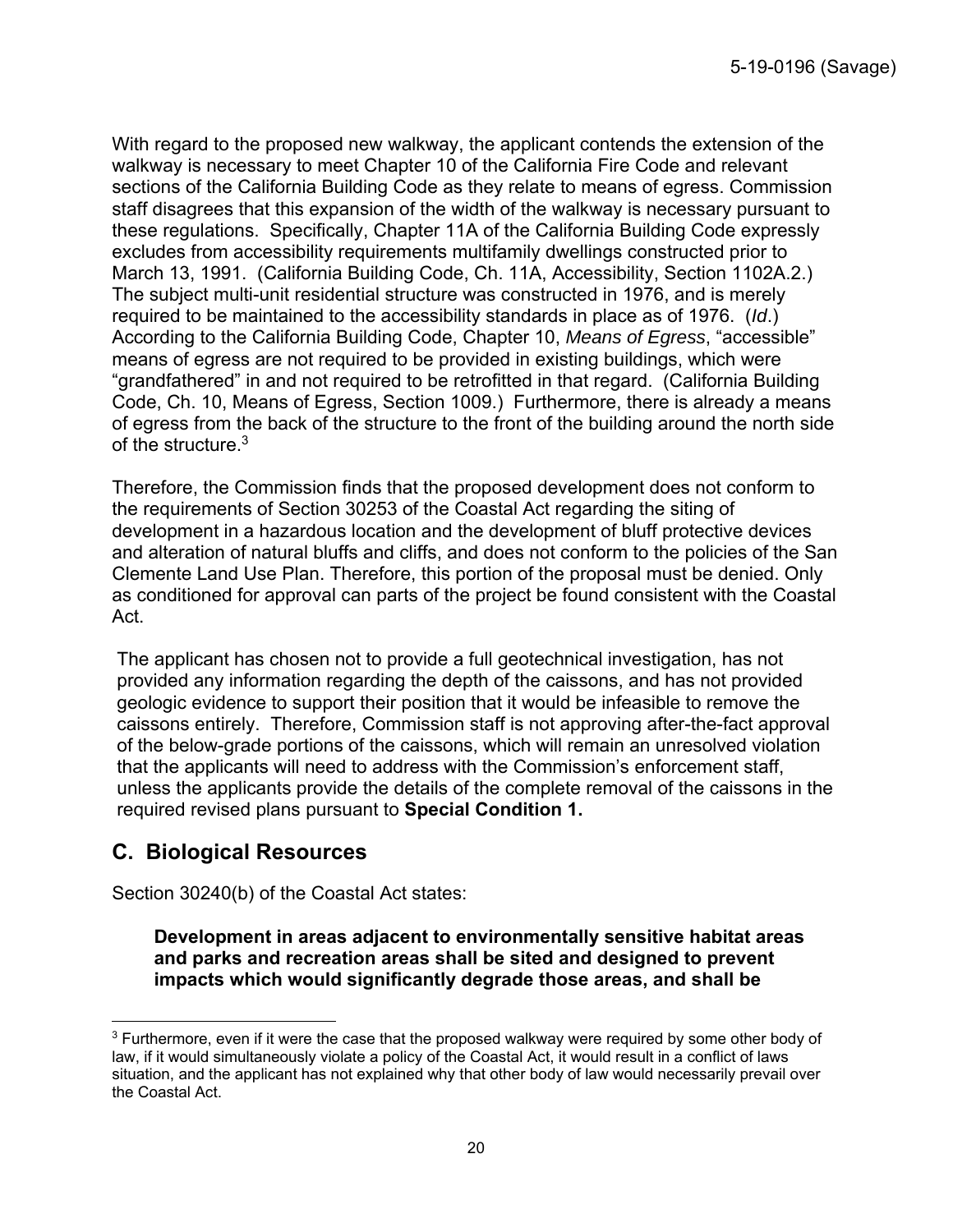**compatible with the continuance of those habitat and recreation areas.** 

#### **City of San Clemente LUP Policies**

**RES-72 Native Landscaping. Drought-tolerant native landscaping specific to the habitat type/vegetation community is required in coastal canyon and bluff areas, to reduce erosion and maintain natural open space areas. Invasive plant species are prohibited in all landscaping.** 

The policies of San Clemente's certified LUP requires the preservation of native vegetation and discourages the introduction of non-native vegetation in coastal canyons and along coastal bluffs. Some of the applicants' proposed development for the retention of the below-grade portions of the caissons, and masonry retaining wall are located within the bluff edge setback, immediately adjacent to where the protection and enhancement of habitat values is sought; and thus there is no buffer from any sensitive bluff vegetation that may be present. Decreases in the amount of native vegetation along the coastal bluffs due to displacement by development or introduction of non-native vegetation have resulted in cumulative adverse impacts upon the habitat value of the coastal bluffs. While the deck and accessory foundations encroached into the canyon and bluff that could have, at one time, supported native bluff scrub species, it is unclear if the unpermitted development had a direct impact on any native vegetation. Regardless, the proposal to remove these elements is consistent with Section 30240(b) of the Coastal Act, the Commission requires that the bare areas where the unpermitted development is removed be revegetated with native coastal bluff vegetation as addressed in **Special Condition 2.** Only as conditioned can the project be found consistent with Section 30240 and the relevant LUP policies.

## **D. Marine Resources and Water Quality**

Section 30230 of the Coastal Act states:

Marine resources shall be maintained, enhanced, and where feasible, restored. Special protection shall be given to areas and species of special biological or economic significance. Uses of the marine environment shall be carried out in a manner that will sustain the biological productivity of coastal waters and that will maintain healthy populations of all species of marine organisms adequate for longterm commercial, recreational, scientific, and educational purposes.

Section 30231 of the Coastal Act states:

The biological productivity and the quality of coastal waters, streams, wetlands, estuaries, and lakes appropriate to maintain optimum populations of marine organisms and for the protection of human health shall be maintained and, where feasible, restored through, among other means, minimizing adverse effects of waste water discharges and entrainment, controlling runoff, preventing depletion of ground water supplies and substantial interference with surface water flow,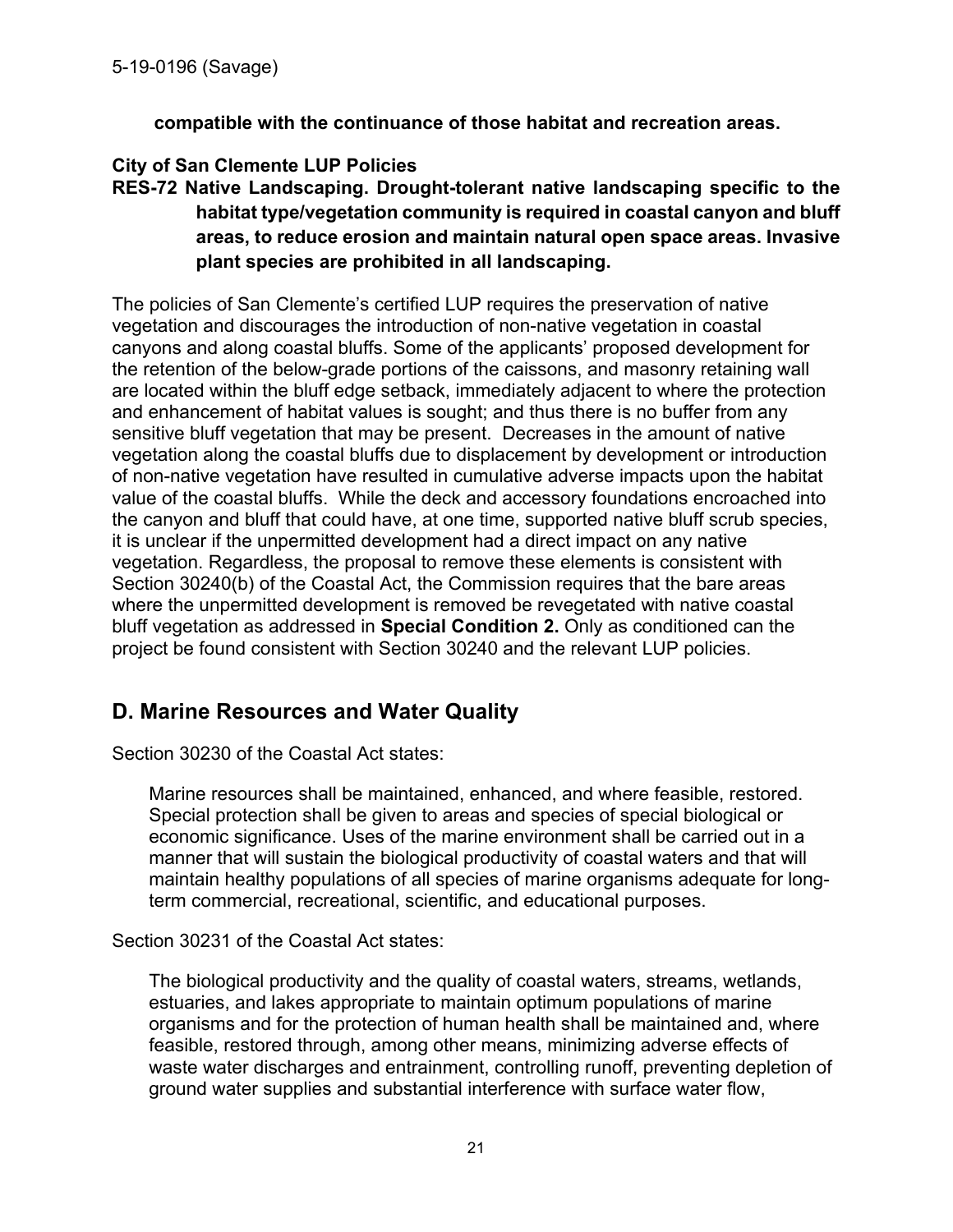encouraging waste water reclamation, maintaining natural vegetation buffer areas that protect riparian habitats, and minimizing alteration of natural streams.

The proposed development for which staff is recommending approval is located at the top of the bluff overlooking the Pacific Ocean. As such, drainage and run-off from the proposed removal of unpermitted development could potentially affect water quality of coastal waters as well as adversely affect the stability of the bluffs. In order to protect coastal waters from the adverse effects of polluted runoff, the Commission is imposing **Special Condition 3.**

### **E. Scenic and Visual Resources**

Section 30251 of the Coastal Act states:

**The scenic and visual qualities of coastal areas shall be considered and protected as a resource of public importance. Permitted development shall be sited and designed to protect views to and along the ocean and scenic coastal areas, to minimize the alteration of natural land forms, to be visually compatible with the character of surrounding areas, and, where feasible, to restore and enhance visual quality in visually degraded areas. New development in highly scenic areas such as those designated in the California Coastline Preservation and Recreation Plan prepared by the Department of Parks and Recreation and by local government shall be subordinate to the character of its setting.** 

San Clemente's certified LUP visual resource policies:

**VIS-1 Visual Character and Aesthetic Resources Preservation. New development shall be designed to preserve the visual character and aesthetic resources of the City's coastal zone including preservation of the physical features of coastal bluffs and canyons, and where feasible, enhance and restore scenic and visual qualities of the coastal zone, including to and along the ocean and coastal bluffs, visually significant ridgelines, and coastal canyons, open spaces, prominent, mature trees on public lands, and designated significant public views (as identified on Figure 6-1 Scenic Gateways and Corridors, Figure 6-2-A Public View Corridors and Figure 6-2-B Public View Corridors). Where protection of visual character and aesthetic resources is not feasible, impacts should be mitigated.** 

#### **Coastal Views**

Section 30251 of the Coastal Act requires that the scenic and visual qualities of coastal areas be protected and, where feasible, to be restored and enhanced. Bluff edge setbacks are important tools used to protect coastal views. In this case, the proposed new pathway would extend into the 10-foot coastal bluff edge setback for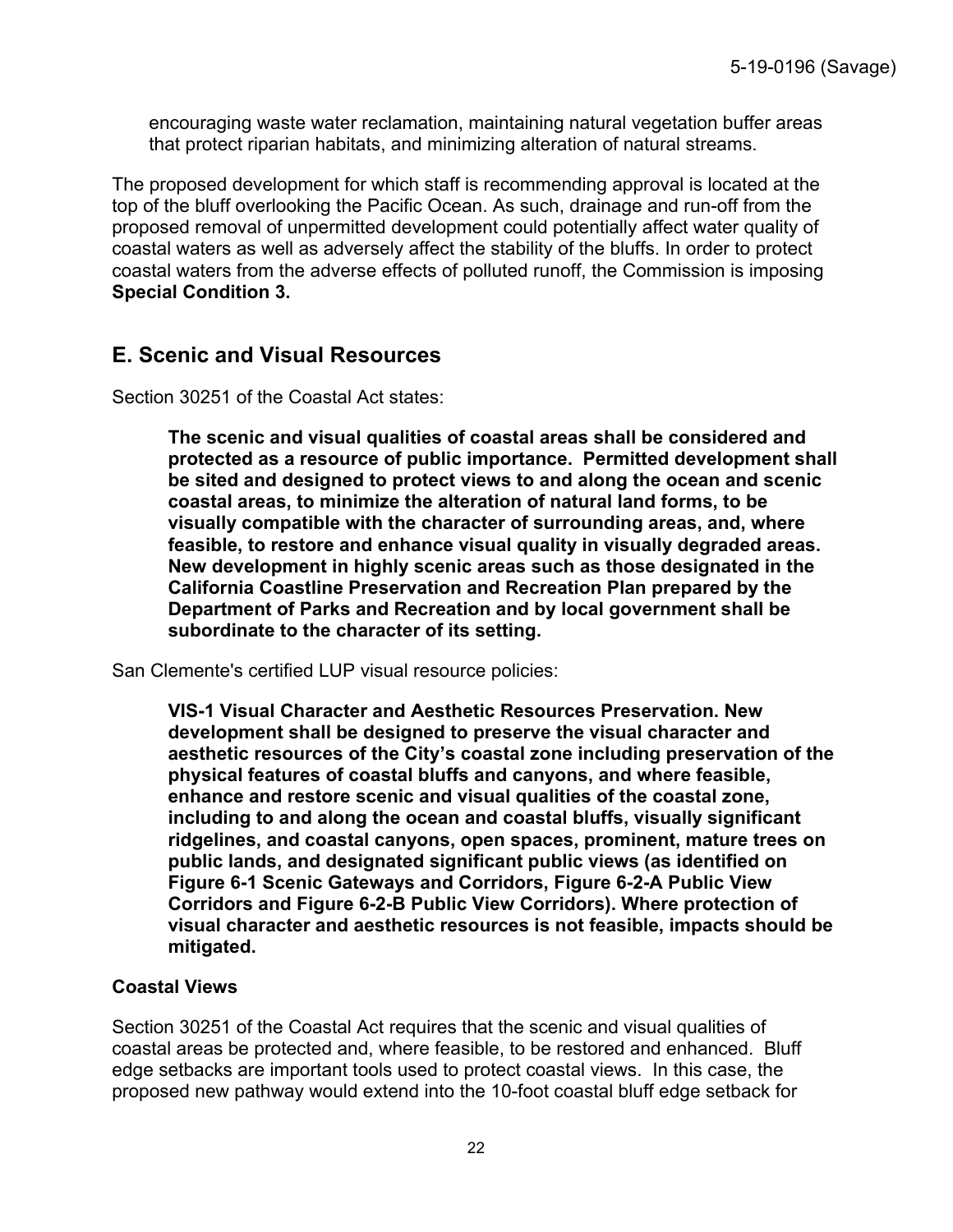5-19-0196 (Savage)

accessory development.

As previously discussed, it is the nature of bluffs to erode. Though currently not subject to direct wave attack, the San Clemente coastal bluffs are subject to natural erosion caused by other factors such as wind and rain, adverse bedding orientations, soils conducive to erosion and rodent burrowing.

The proposed structures, specifically the below-grade retaining wall and the belowgrade portions of the caissons, are subsurface and would not immediately have a visual impact. However, future erosion and/or episodic failure could expose them. Additionally, the proposed new deck and walkway would be visible over the bluff edge while looking inland from the beach or the sea. Under such circumstances, the proposed structures would have an adverse visual impact since they would be visible from the public trail and beach, both now and in the future. As proposed, the Commission finds that the proposal for the new pathway and the retention of the caissons and the retention of the retaining wall would, upon exposure, be inconsistent with Section 30251 of the Coastal Act, and these elements must be denied. Only as conditioned for approval can the other proposed elements of project be found consistent with Section 30251.

## **F. Public Access and Recreation**

The proposed development is located between the sea and the first public road. Section 30604(c) of the Coastal Act requires that every coastal development permit issued for any development between the nearest public road and the sea include a specific finding that the development is in conformance with the public access and recreation policies of Chapter 3 of the Coastal Act.

Section 30210 of the Coastal Act states:

**In carrying out the requirement of Section 4 of Article X of the California Constitution, maximum access, which shall be conspicuously posted, and recreational opportunities shall be provided for all the people consistent with public safety needs and the need to protect public rights, rights of private property owners, and natural resource areas from overuse.** 

Section 30212 of the Coastal Act states, in relevant part:

- **(a) Public access from the nearest public roadway to the shoreline and along the coast shall be provided in new development projects except where:** 
	- **(2) adequate access exists nearby.**

The beach fronting this location is used by local residents and visitors for a variety of recreational activities. As proposed, the development at the top of the bluff will not affect existing public access to the shoreline in two respects. No public access across the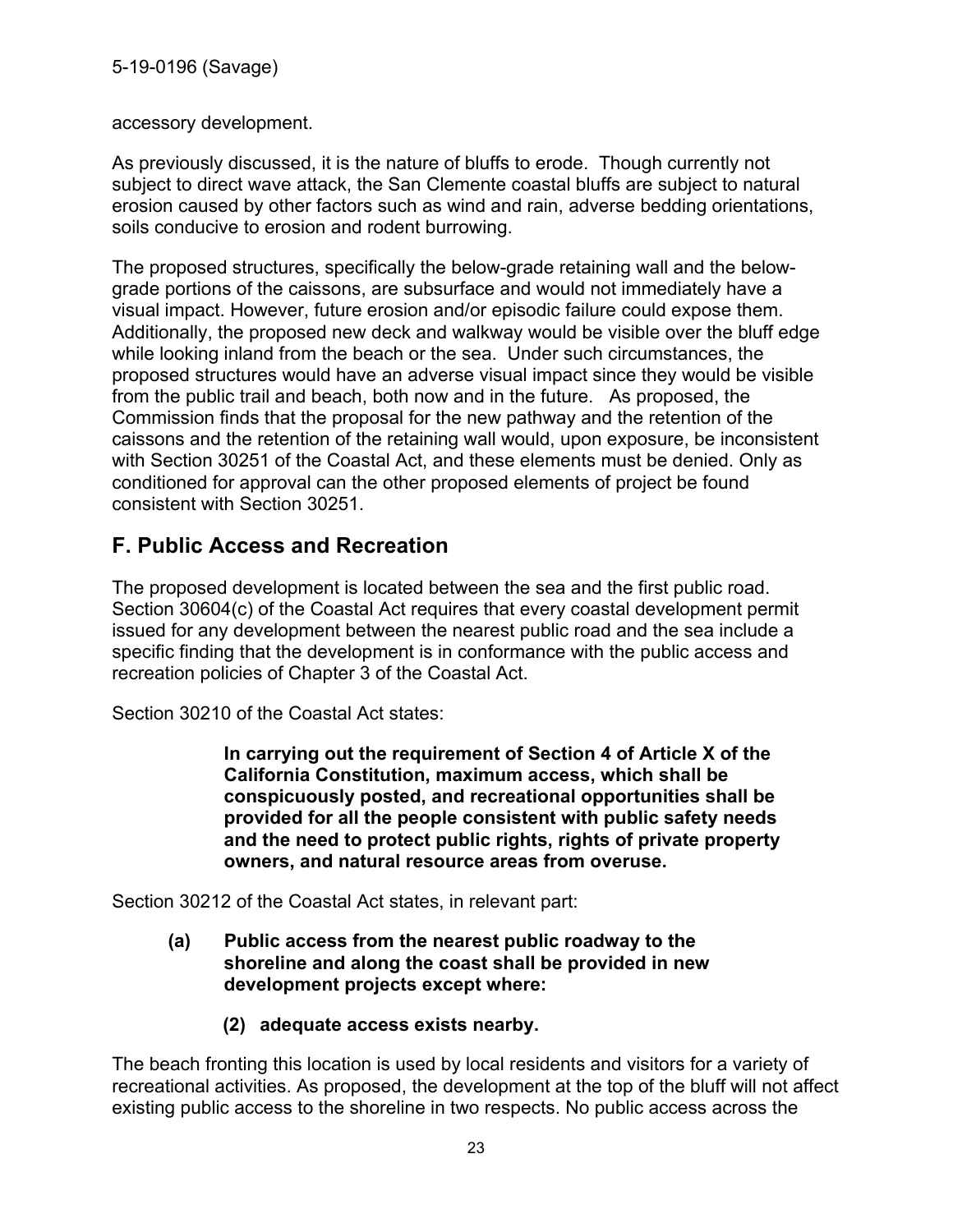property to the beach currently exists because of the hazardous nature of the approximately 90 foot high coastal bluff. The proposed development will not create any new adverse impacts on coastal access and recreation. The Commission finds that the proposed development does not pose significant adverse impacts to existing public access and recreation. Most importantly, there is adequate, safe public access in the vicinity. Therefore, the project as conditioned is consistent with Sections 30210 and 30212 of the Coastal Act.

## **G. Coastal Act Violations**

Violations of the Coastal Act have occurred on and continue to exist on the subject property, including, but not necessarily limited to, unpermitted construction of a wood deck, a masonry retaining wall, concrete piles, and a concrete drainage swale. The City has also pursued enforcement of its own local ordinances. As described above, a code enforcement case was initiated by the City of San Clemente in April 2013. City staff advised the property owner that in order to resolve the City code enforcement violation, the owner either needed to 1) remove the unpermitted development with permits, or 2) apply for and obtain the necessary approvals for the deck, including a variance from the City to allow for the non-conforming bluff edge setback. The City subsequently denied the property owner's variance request to retain the unpermitted deck as inconsistent with the coastal bluff protection policies of the City's Land Use Plan. The City issued an Approval-in-Concept on February 27, 2019 for the new 2.5-foot wide wooden deck/walkway to be added to the existing 2.5-foot wide concrete patio and after-the-fact approval of the below grade portions of the caissons and a concrete masonry retaining wall to support the new walkway. To effectuate the resolution of the City code enforcement violation, the property owner submitted this application to remove all of the unpermitted development described herein, except the masonry retaining wall and the below-grade portions of the caissons. Approval of the portions of this application seeking authorization for the removal of the unpermitted deck, removal of the abovegrade portions of the associated caissons, and removal of the railroad tie retaining wall and concrete drainage swale, coupled with issuance of the CDP and the applicant's subsequent performance of the work authorized by the permit in compliance with all of the terms and conditions therein, will result in resolution of the above described violations. Denial of the portions of this application requesting after-the-fact approval of the below-grade portions of the caissons, and the masonry retaining wall, will result in violations remaining on the subject property.

Commission review and action on this permit does not constitute a waiver of any legal action with regard to the alleged violations (or any other violations), other than the development approved herein, nor does it constitute an implied statement of the Commission's position regarding the legality of the development undertaken on the subject site without a coastal permit, or of any other development other than the development approved herein.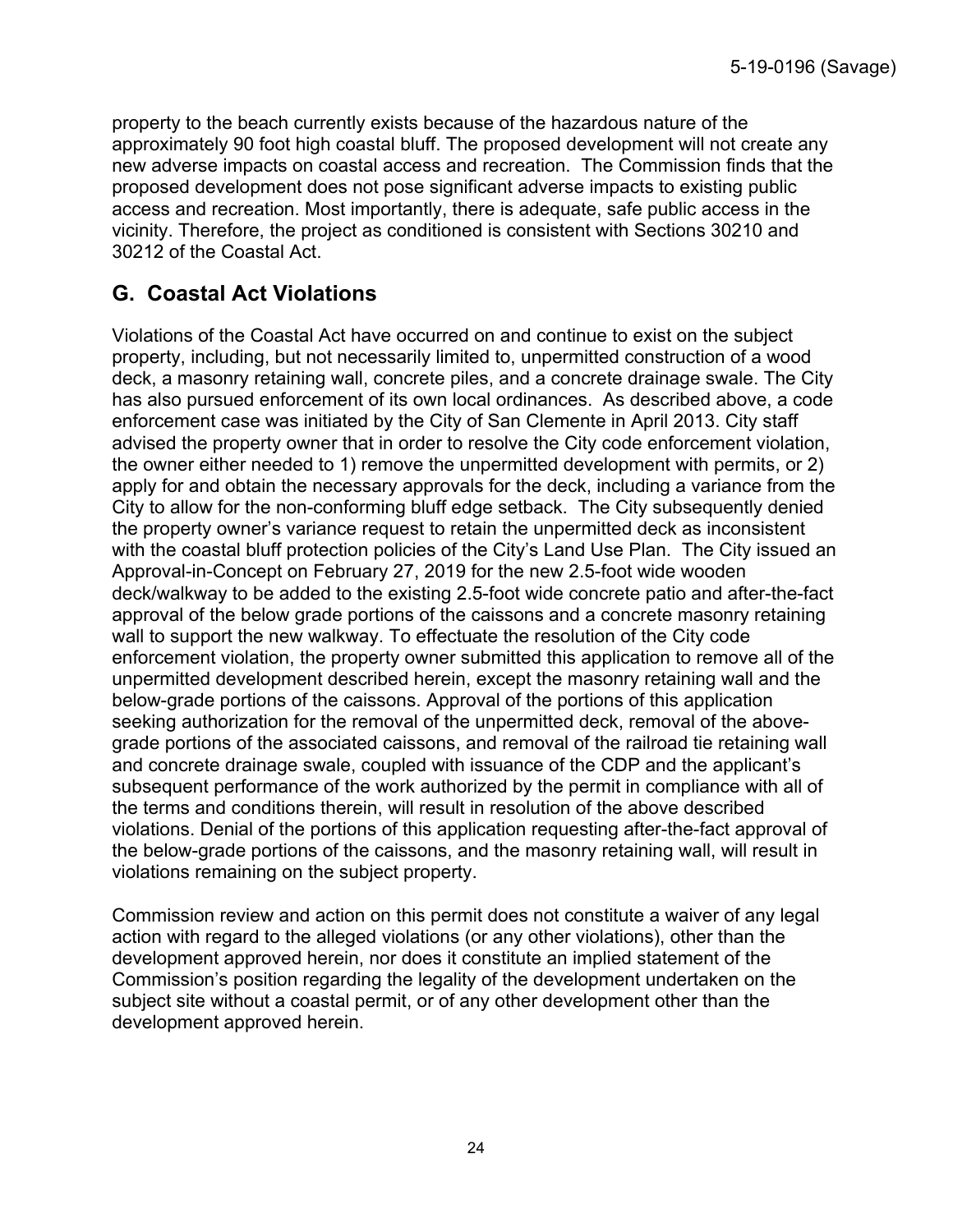#### **Administrative Filing Fee for After-the-Fact Development**

Under this permit application, the applicant is requesting retention of the below-grade portions of the eight 24-inch unpermitted caissons and a masonry retaining wall.

Section 30620 of the Coastal Act states, in relevant part:

#### **The Commission may require a reasonable filing fee and the reimbursement of expenses for the processing by the Commission of any application for a coastal development permit…**

Section 13055 of Title 14 of the California Code of Regulations sets the filing fees for coastal development permit applications, and states in relevant part:

**(d) Fees for an after-the-fact (ATF) permit application shall be five times the amount specified in section (a) unless such added increase is reduced by the Executive Director when it is determined that either:** 

**(1) the ATF permit application can be processed by staff without significant additional review time (as compared to the time required for the processing of a regular permit,) or** 

**(2) the owner did not undertake the development for which the owner is seeking the ATF permit.** 

**In no case shall such reduced fees be less than double the amount specified in section (a) above. For applications that include both ATF development and development that has not yet occurred, the ATF fee shall apply only to the ATF development. In addition, payment of an ATF fee shall not relieve any persons from fully complying with the requirements of Division 20 of the Public Resources Code or of any permit granted thereunder or from any penalties imposed pursuant to Chapter 9 of Division 20 of the Public Resources Code.** 

**(i) The required fee shall be paid in full at the time an application is filed. However, applicants for an administrative permit shall pay an additional fee after filing if the executive director or the commission determines that the application cannot be processed as an administrative permit. The additional fee shall be the amount necessary to increase the total fee paid to the regular fee. The regular fee is the fee determined pursuant to this section. In addition, if the executive director or the commission determines that changes in the nature or description of the project that occur after the initial filing result in a change in the amount of the fee required pursuant to this section, the applicant shall pay the amount necessary to change**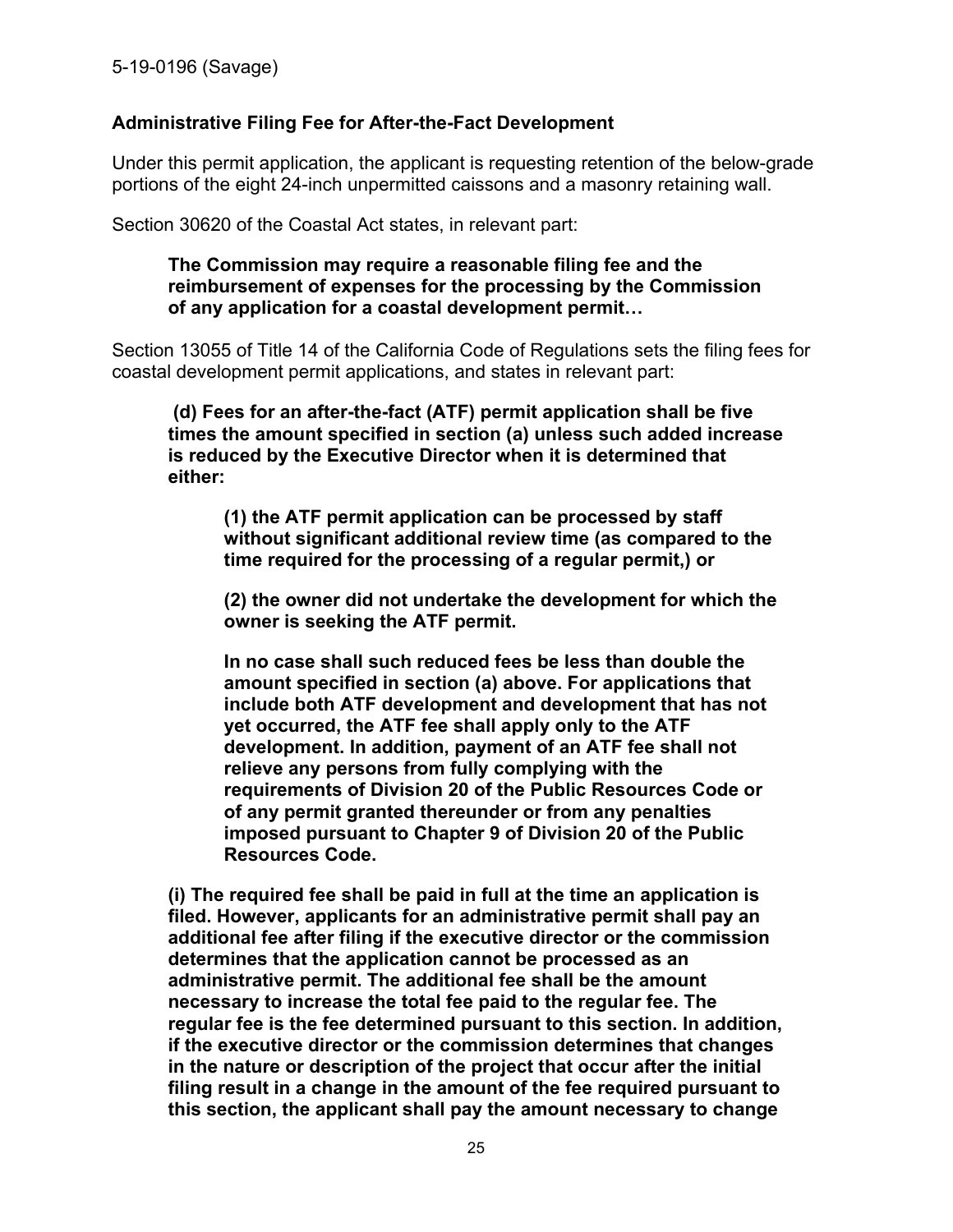**the total fee paid to the fee so determined. If the change results in a decreased fee, a refund will be due only if no significant staff review time has been expended on the original application. If the change results in an increased fee, the additional fee shall be paid before the permit application is scheduled for hearing by the commission. If the fee is not paid prior to commission action on the application, the commission shall impose a special condition of approval of the permit. Such special condition shall require payment of the additional fee prior to issuance of the permit. (***emphasis added)*

Subsection (d) of Section 13055 indicates that the fee for an after-the-fact permit application shall be five times the amount specified in section (a) unless such added increase is reduced by the Executive Director when it is determined that either: the permit application can be processed by staff without significant additional review time or the owner did not undertake the development for which the applicants are seeking the after-the-fact permit.

The fee for the project is based on the fee related to development cost (Section II.B of the filing fee schedule). Based on the filing fee schedule for when this application was submitted in 2019, the permitting fee based on development cost is \$3,627. Commission staff recognizes that the applicant did not undertake the development for which they are seeking the ATF permit, as they were not the owner at the time of the initial construction of the unpermitted deck and associated development in circa 1988. However the prior owner was notified of the violations, and therefore the applicant should have known of the violations when they purchased the property in 2018. Furthermore, the proposed project has required significant additional review time given the complexity of the project proposed. Therefore, the Commission is requiring the applicant to pay three times the sum of the fee, which is \$10,881, which has not been fully paid by the applicant. Because the applicant of CDP No. 5-19-0196 has already paid \$3,627, **Special Condition 5** requires the applicant to pay the balance of \$7,254 prior to issuance of the permit, consistent with the requirements of California Code of Regulations Section 13055(i).

## **H. Local Coastal Program**

Section 30604(a) of the Coastal Act provides that the Commission shall issue a coastal development permit for development in an area with no certified Local Coastal Program only if the project will not prejudice the ability of the local government to prepare an LCP that conforms with Chapter 3 policies of the Coastal Act. The Commission certified the Land Use Plan (LUP) for the City of San Clemente on May 11, 1988, and certified an amendment approved in October 1995. On April 10, 1998, the Commission certified with suggested modifications the Implementation Plan (IP) portion of the Local Coastal Program. The suggested modifications expired on October 10, 1998. The City resubmitted an IP on June 3, 1999, but withdrew the submittal on October 5, 2000. In 2018, the City certified an LUP amendment for a comprehensive update of the LUP. The City is currently also working on resubmittal of an IP. There is no certified LCP at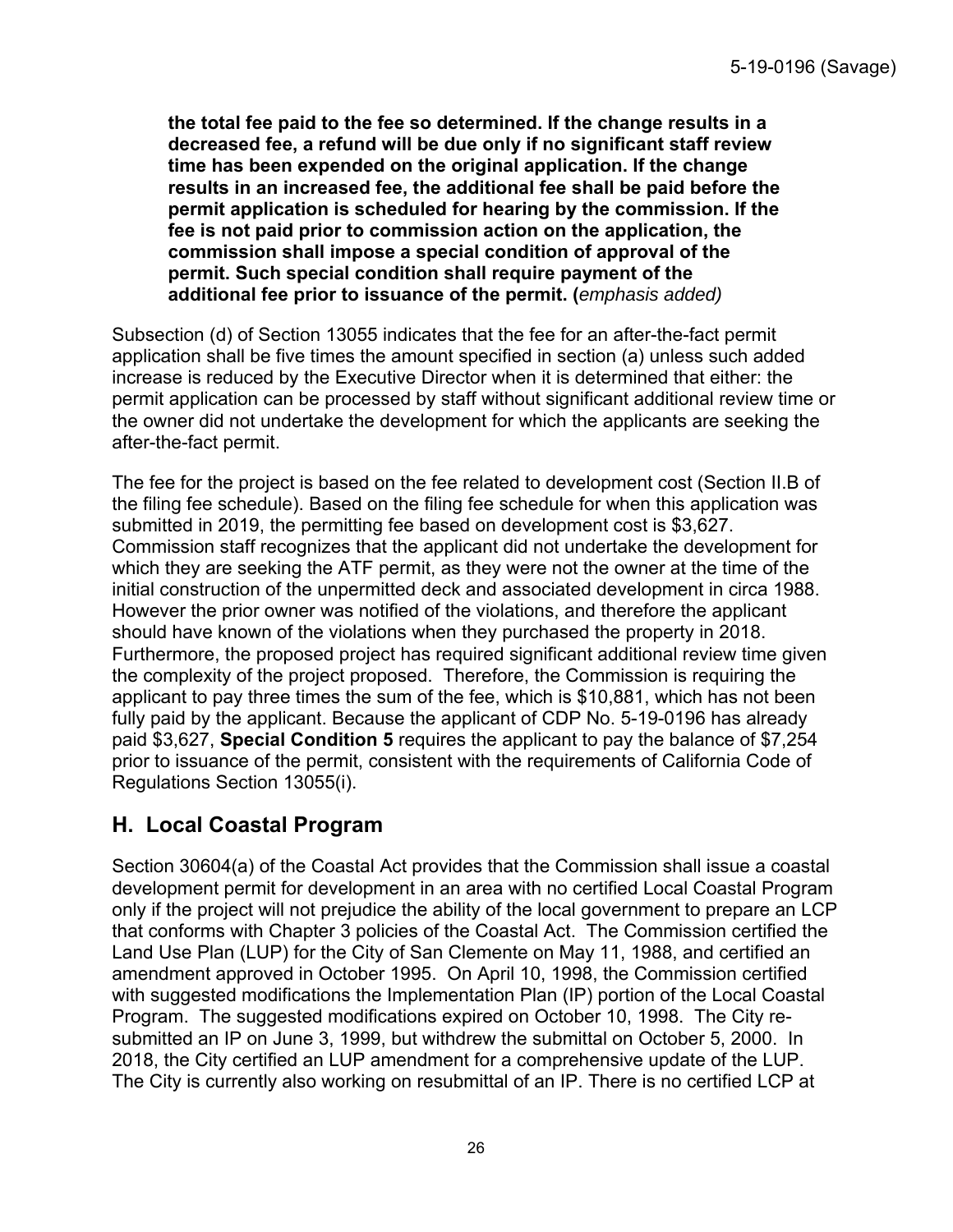5-19-0196 (Savage)

this time. Approval of the project, as conditioned, will not prejudice the ability of the local government to prepare an LCP that conforms with Chapter 3 policies of the Coastal Act.

## **I. California Environmental Quality Act**

Section 13096 of the Commission's administrative regulations requires Commission approval of coastal development permit applications to be supported by a finding showing the application, as modified by any conditions of approval, to be consistent with any applicable requirements of the California Environmental Quality Act ("CEQA"). Section 21080.5(d)(2)(A) of CEQA prohibits approval of a proposed development if there are feasible alternatives or feasible mitigation measures available that would substantially lessen any significant impacts that the activity may have on the environment. The project as conditioned herein incorporates measures necessary to avoid any significant environmental effects under the Coastal Act, and there are no less environmentally damaging feasible alternatives or mitigation measures. Therefore, the proposed project is consistent with CEQA.